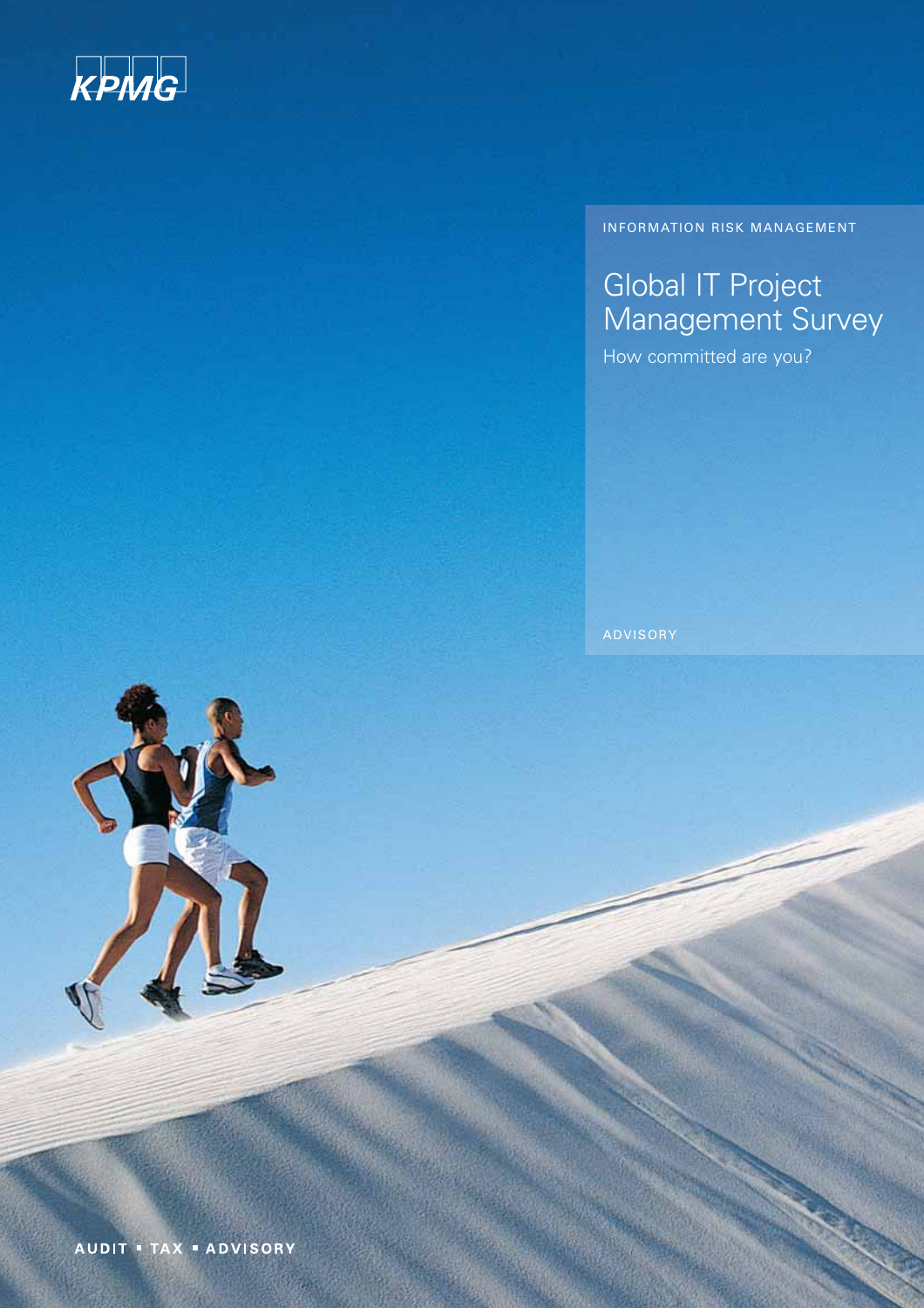# The findings at a glance

- Boards and executives are making increasing commitments to achieve business results through project outcomes.
- These commitments are delivered through projects, and are often articulated as project benefits in a business case.
- Both compliance and performance initiatives drove, and continue to drive, increases in project activity, budgets and complexity.
- The success rate has marginally improved since our last international survey when defined by traditional on-time and on-budget measures, but the definition of success has evolved. The most popular definition of success now is meeting promised project benefits – in other words, keeping commitments.
- Using this new benefits definition, project success is often a matter of interpretation. For the majority of survey participants, project success appears to equate to achieving an acceptable level of failure or minimizing lost benefits.
- Project governance practices today tend to focus on making commitments, not keeping them. That is, executives are often involved in selecting and approving projects, but rarely involved in delivering them.
- Inadequate benefits management processes are preventing the articulation of program and project success in the majority of cases. This creates a largely unquantifiable degree of benefits leakage.
- For those that measure benefits, on average they are forfeiting up to one quarter of the promised business case benefits across their entire portfolio commitment.

## Summary

- The top line gets punished as well, with customers often impacted by project failures. This amplifies the cost of failure.
- While the discipline of project management is maturing in professionalism and profile, only a minority of organizations invest in project management capability development.
- Increased success, or less failure, is achieved by adopting a range of good individual practices. However, a collective and systematic approach is required to substantially increase your success rate and help to minimize the loss of benefits.
- Ultimately, integrated governance is the key to significant and sustainable success and delivering your commitments.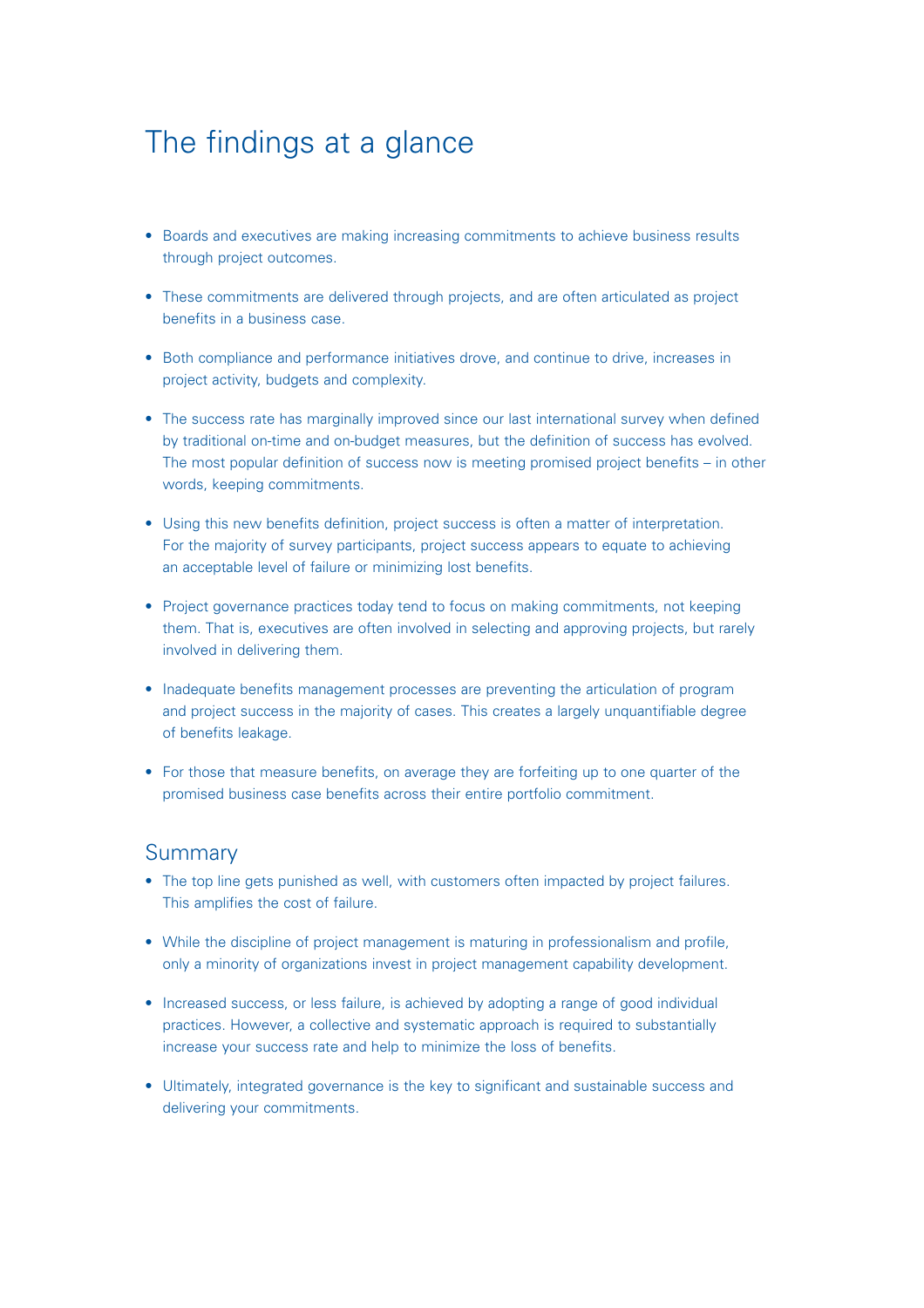# **Contents**



| Executive summary                                         | 3  |
|-----------------------------------------------------------|----|
| Introduction                                              | 6  |
| Commitments for the future                                | 7  |
| What organizations are doing to keep<br>their commitments | 10 |
| How well are commitments being kept?                      | 17 |
| Pathway to keep more commitments                          | 23 |
| Current practice overview                                 | 28 |
| <b>About KPMG</b>                                         | 33 |
| <b>KPMG</b> contacts                                      | 35 |

Acknowledgements

This survey is a result of a significant investment of time and intellectual property on behalf of our valued member firm clients. We greatly appreciate and thank all participants for their valuable contributions to our research. We are committed to conducting research regularly to develop further insights into trends for the benefits of our clients.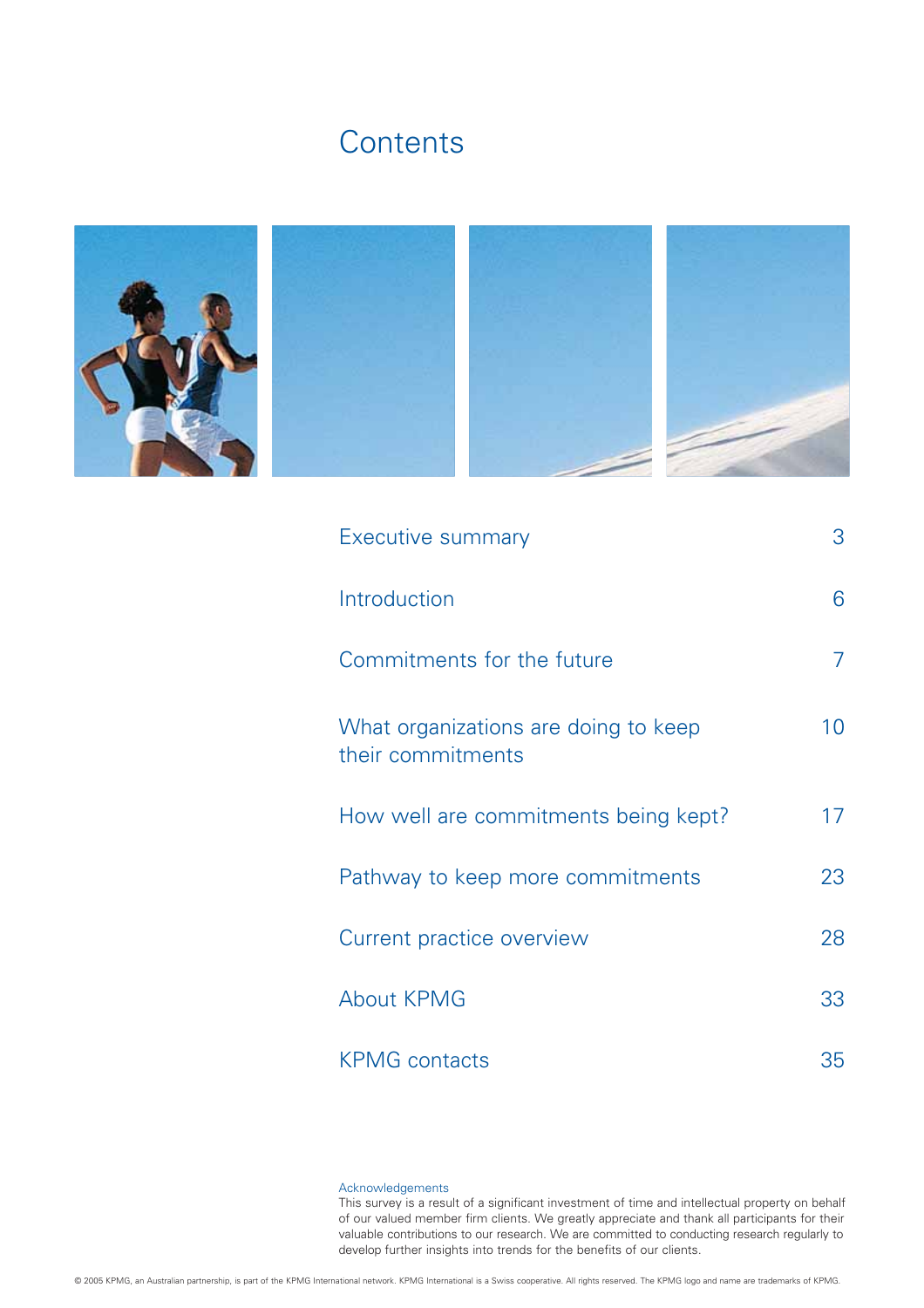

## Egidio Zarrella Global Partner in Charge, Information Risk Management

KPMG's Information Risk Management group is pleased to launch our 2005 Global IT Project Management Survey.

Combining insights and trends from over 600 organizations internationally, with detailed analysis by our experienced project management practitioners, we believe our survey makes a significant contribution to project management research.

With significant focus on governance and accountability, boards and stakeholders are, more than ever, results focused.

Deploying scarce investment funds, boards, management, employees and third parties are expecting and demanding results. Organizations respond by making commitments – at every level.

Projects are overwhelmingly the vehicle for executing these commitments, representing significant initiatives for any organization. As a result, the importance of making the right project commitments and keeping them is heightened.

Across the global, project performance appears to be sub-standard. In other words, organizations do not appear to be delivering on their commitments. Project commitments are being sacrificed, the required value from project investments is not being achieved and consequently the discipline of project management is coming under scrutiny. We\* trust that the insights contained in this survey provide useful guidance on the essential factors behind successful project management.

\* Throughout this document, 'Our,' 'We' and 'KPMG' refers to 'KPMG's Information Risk Management practice.'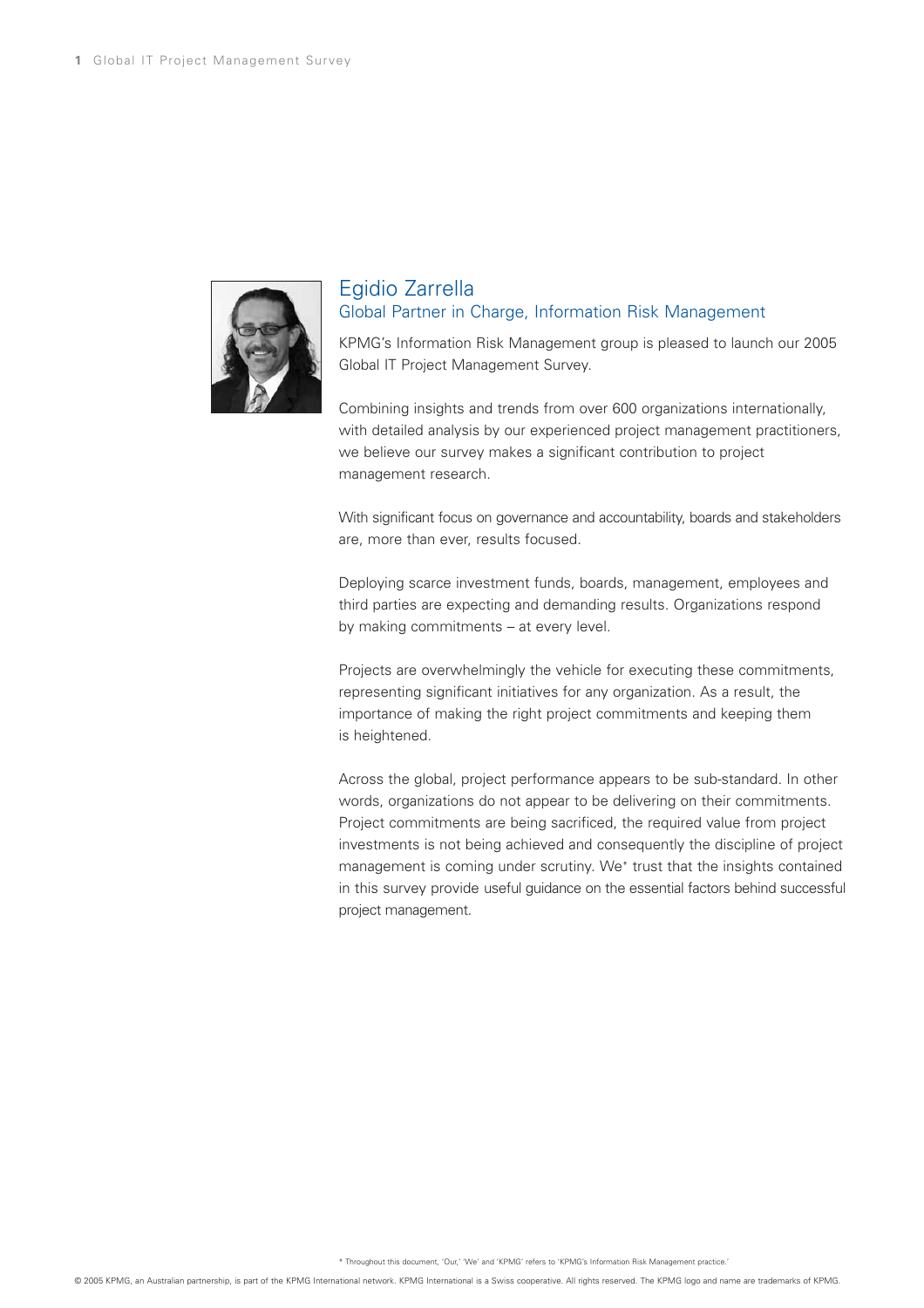

## Mark Tims Partner in Charge, IT Project Advisory, Asia Pacific

The Asia Pacific region is being fuelled by various sourcing and shared services related initiatives, as well as from major ERP or core systems replacement programs. These projects are strategic in nature and impact most, if not all, parts of the organization. This heightened level of project activity puts more pressure on organizations in the Asia Pacific region to 'get it right'. That is, build the capability, disciplines and accountabilities to deliver the value promised for the investment spend.

This survey tells us that while, in general, organizations in the Asia Pacific region are on par with their international peers, there is much room for improvement.



## Bill Carr Partner in Charge, IT Project Advisory, Americas

The Americas region recognizes the increased visibility of project management and realized project benefits to key corporate stakeholders. In fact, in today's global market place if companies expect to realize the full benefits of their project spend, then solid project management processes are a fundamental requirement. Regulatory requirements in areas of security, privacy, corporate governance, financial reporting and reporting on internal controls are increasing the visibility of project management deficiencies at the board level. Companies are reacting to the pressures of global competition and new regulatory requirements with strategic initiatives that they cannot allow to fail.

This survey identifies a number of better practices that can provide greater benefits realization to an organization as it continually assesses and prioritizes business initiatives to support future growth and improve internal performance.



## Walter Palk

## Partner in Charge, IT Project Advisory, Europe Middle East & Africa

The volume and complexity of major projects and programs in Europe, Middle East & Africa have increased considerably in the last 12 months. These initiatives include both major IT system implementations, as well as increases in regulatory compliance programs such as International Financial Reporting Standards (IFRS) projects, compliance with the Sarbanes-Oxley Act of 2002 and the Basel II requirements. The Middle East, not surprisingly, is burgeoning with capital investment programs, many of which include large-scale IT spend, and many African countries are focusing on 'capacitybuilding' in both IT project and program management. All of this points to a great need to deliver on project management promises – something that is frequently not achieved.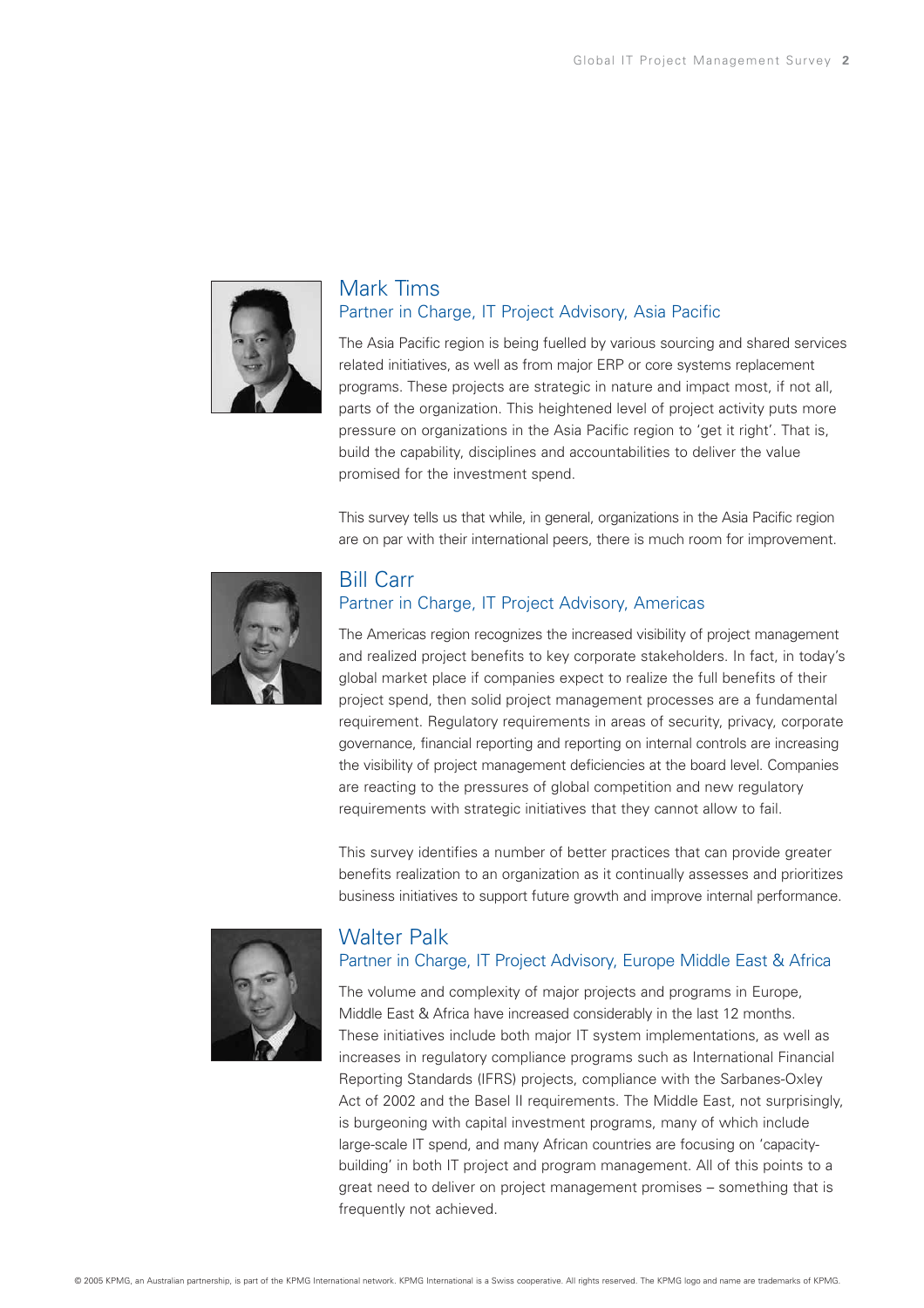## Executive summary

<span id="page-5-0"></span>

Today's business leaders are under increasing pressure to perform and make business commitments to boards, shareholders and customers.

A big part of achieving (or not achieving) commitments rests with an organization's ability to maximize the full potential of its technology project investment.

Across the globe, organizations are depriving themselves of valuable returns on their project investments.

Most are showing good intentions, however many are experiencing shortcomings, particularly around their ability to manage projects 'through the lifecycle'. As a result, organizations are leaving expected benefits on the table.

Since our previous project management survey we have observed some improvements in the governance framework organizations have developed to oversee their activities around major IT investment spend. Is it enough? Ask your key stakeholders or shareholders. We believe the answer is 'no'.

To quote an old saying: 'Coming up with the strategy is the easy part. Executing it is the challenge.' Execution is as much about commitment as it is about capability. In the IT project landscape we ask:

#### How committed are you?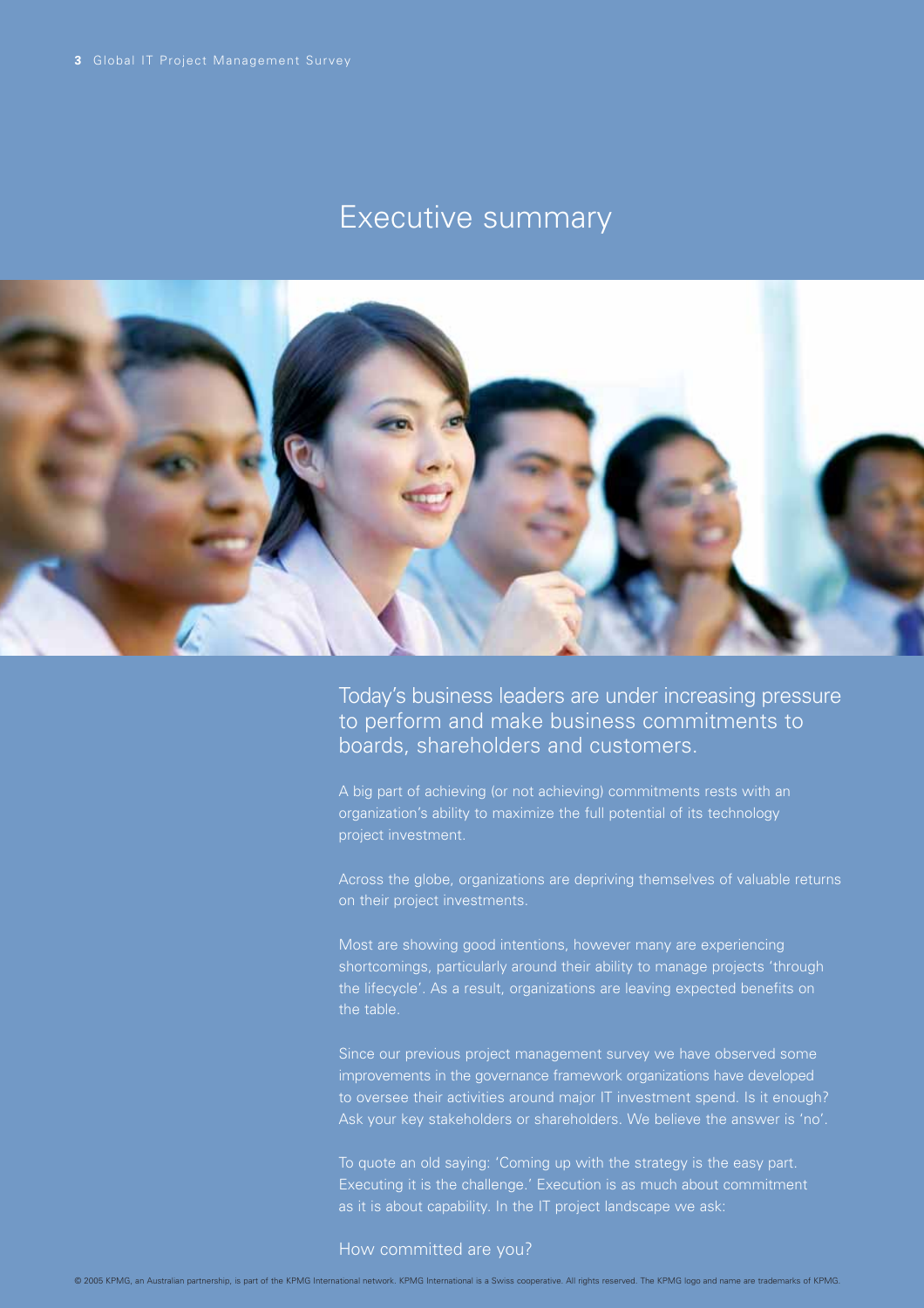#### **Keeping commitments**

Having made decisions to invest funds there is variability in organizations' ability to deliver value from these investments. In other words, projects are not delivering on their promises.

- In the past 12 months, 49 percent of participants have experienced at least one project failure.
- In this same period, only two percent of organizations achieved targeted benefits all the time.
- Eighty-six percent of organizations lost up to 25 percent of target benefits across their entire project portfolio.

To the detriment of stakeholders, organizations are making commitments, but not always delivering on outcomes.

While organizations are getting some value from their IT project investment. the survey results show clearly that most cannot determine exactly how much. Many do not even try to measure the value. So what does this mean? To us it means that significant value is being lost since many organizations either do not, or are incapable of, adequately assessing the degree of commitments kept. We refer to this as 'benefits leakage'.

### **Governance – end-to-end**

Governance plays a key role in fostering project success and delivering value. Effective project governance needs to run end-to-end, starting at least with an in-depth business case. Positively, we found that business cases are the norm in the majority of organizations.

However, specific aspects we believe are critical for a business case are often omitted. For example, how can you make effective decisions when you do not know the project scope, key risks or key assumptions? These are missing in over one third of organizations.

In addition, while rigor might surround the initial approval of funds, governance then tends to 'fall away'. Often projects get access to the entire funds upfront, rather than being staged, subject to the achievement of particular milestones.

As noted earlier, the story gets even worse when the project enters the 'let's measure if we delivered what we said we would' phase. Only 41 percent of organizations have any form of benefits realization process and only 13 percent measure until commitments are met.

#### How committed to governance are you?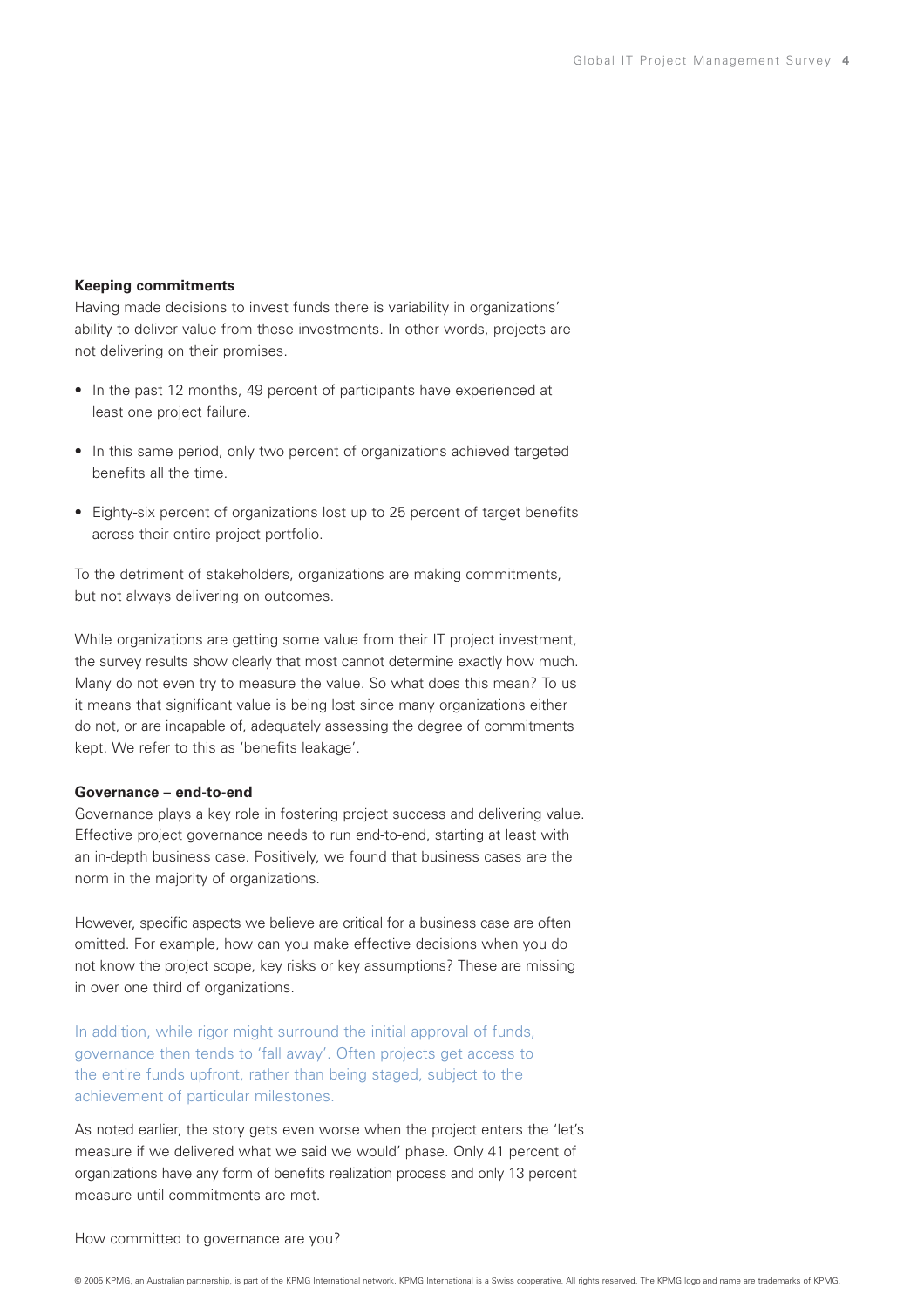### **The golden rules – getting value from your investments**

The survey results confirmed our thinking around project performance and the real value being derived (or not derived) from IT project investments.

The following 'golden rules' summarize what organizations can do to extract more value from their IT project investments and enable them to meet commitments more of the time. The rules are covered in more detail throughout the survey.

| Govern to achieve            | Establish an integrated governance framework – end-to-end – driven by the<br>executive (top management culture), at least starting from business cases<br>and ending with measuring the actual value. |
|------------------------------|-------------------------------------------------------------------------------------------------------------------------------------------------------------------------------------------------------|
| Prioritize to realize        | Establish an enterprise-wide prioritization process that objectively and<br>continuously evaluates projects to help maximize and realize the value<br>from investment.                                |
| Align and adjust             | Aim to ensure all initiatives are clearly aligned with business strategy, and<br>where appropriate, adjust to maintain alignment (or reinvest funds elsewhere).                                       |
| Safeguard value              | Control benefits leakage by clearly defining what value you expect to receive,<br>how you will get it and when; then reassess regularly throughout the project.                                       |
| Hold to account              | Clearly define individual accountability for realizing benefits including<br>integrating proposed benefits with operational plans and budgets.                                                        |
| Invest in people and process | Recognize project disciplines, acknowledging the link between strategy and<br>project execution. Develop capability, capacity and risk models to suit your<br>organizational maturity and culture.    |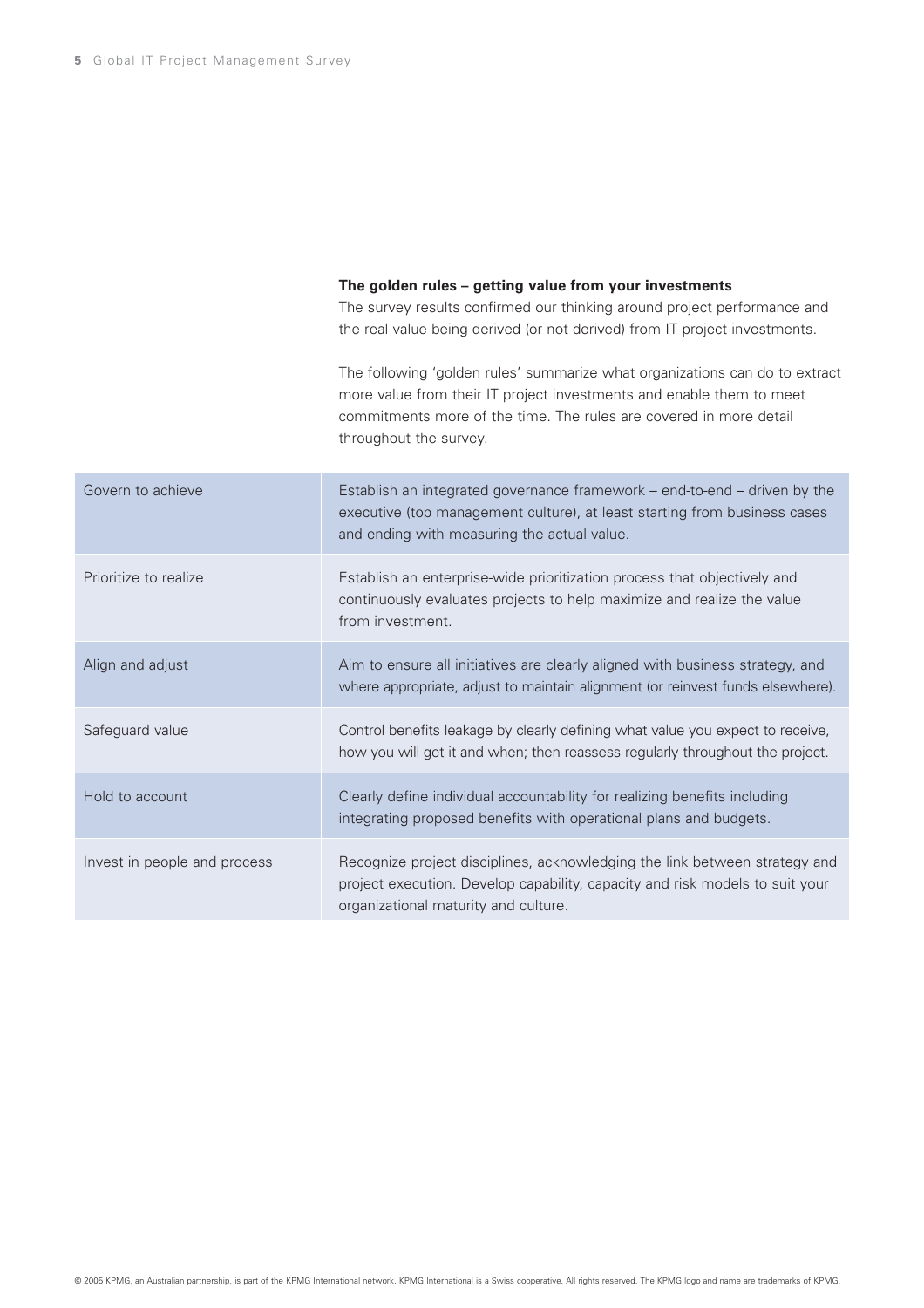# <span id="page-8-0"></span>**Introduction**

KPMG's Global IT Project Management Survey explores current trends in program and project management.

KPMG member firms conducted face-to-face interviews globally between March and June 2005, using a 51-question survey. Answers to multiple-choice and open-response questions were recorded and analyzed by a global team of KPMG project management professionals. Extensive analysis and insights are provided to help the reader achieve more effective project management practices.

Analysis was conducted on both a global and regional basis. In compiling these statistics, data has been rounded to one decimal place.

More than 600 organizations in 22 countries participated in the survey – providing a solid base of data to analyze. The survey included a wide range of organizational representatives – from C-level executives, general managers and internal audit heads through to program and project managers.

For the purposes of this survey, global regions have been defined as Asia Pacific (ASPAC), Europe, Middle East & Africa (EMEA) and the Americas. The survey population also contained participants from a variety of industries, defined as energy and natural resources (ENR); government; consumer and industrial markets (CIM); financial services (FS); and information communication and entertainment (ICE).

Proportional figures of participant regions and industries are represented diagrammatically on the right.

Key topics examined included:

- project governance
- business case management
- benefits realization
- project and program management practices
- project success or failure.

#### Participants by region



#### Participants by industry

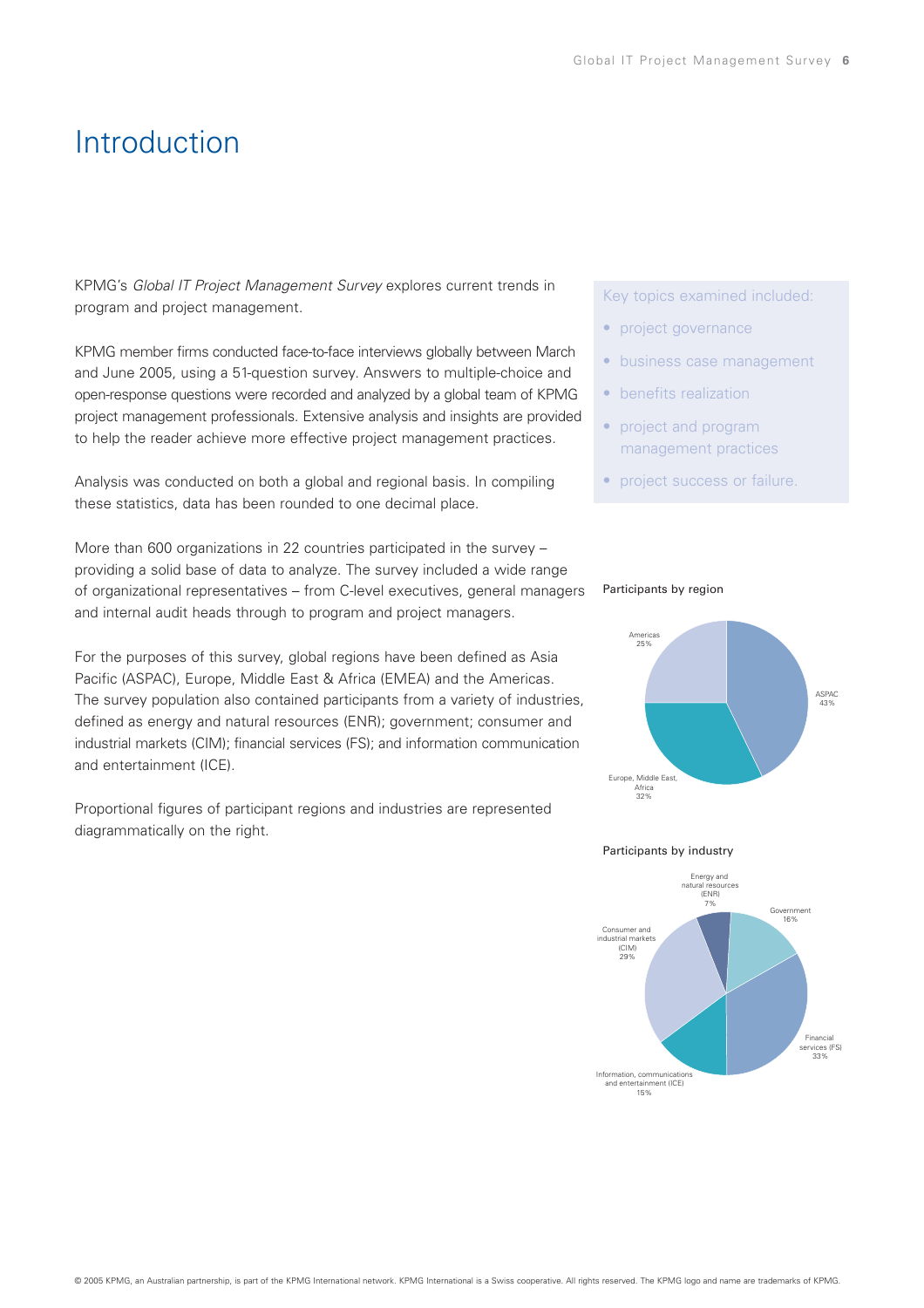# Commitments for the future

<span id="page-9-0"></span>

Boards and executives make commitments to deliver benefits through projects.

The last 12 months have seen increases in project activity, budgets and complexity.

Both compliance and business performance initiatives drove this increase.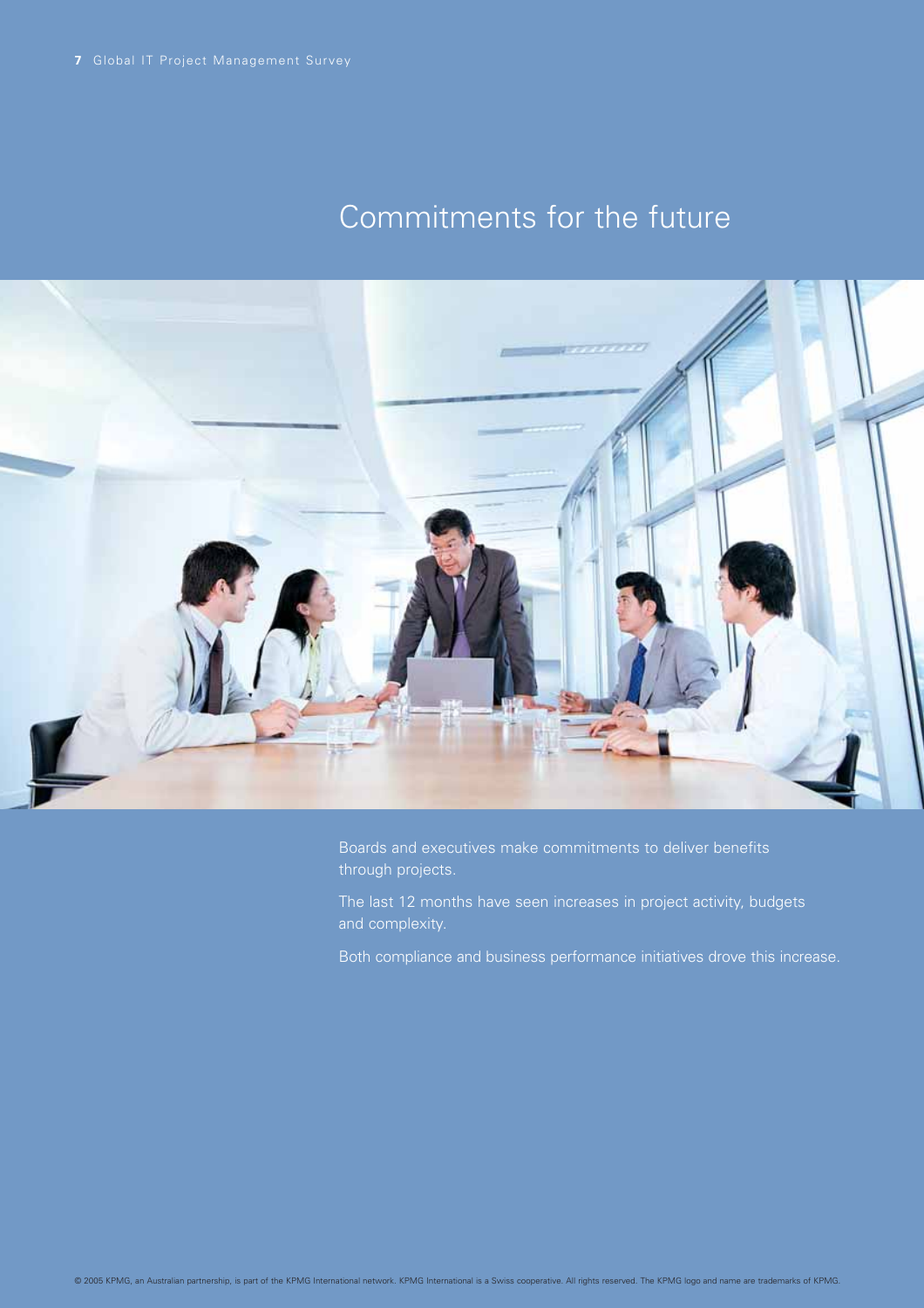## Why commit?

In a heightened corporate governance environment, businesses today are increasingly faced with the demand for accountability for any commitments made. Commitments are made at every level:

- boards are committing to all types of stakeholders, including shareholders, regulators and the community
- management is committing to the board
- employees are committing to management
- vendors, business partners and other third parties are committing to the organization.

The most prominent finding of our Global IT Project Management Survey is the continued lack of ability of most organizations to accurately measure the achievements of benefits derived from their projects. This underpins the ability of the project to meet the promised commitments:

- commitments involve the translation of a business strategy into outcomes
- projects are often the vehicle to achieve those outcomes
- these outcomes are typically articulated as targeted project benefits.

The greater the ability to oversee and deliver projects and programs effectively, the greater the likelihood that business commitments will be met.

### Increasing commitments

Over the last two years, since KPMG's International 2002-2003 Program Management Survey, KPMG has observed an increase in program activity across all sectors of the economy. Statistically supported against the prior 12 months, there has been an increase in the:

- number of new projects (81 percent of organizations)
- complexity of projects (88 percent of organizations)
- total project budgets (79 percent of organizations).

The majority of organizations interviewed were unable to articulate their total project budget with an acceptable degree of confidence, precluding an accurate estimation of the total budget. However, we can anecdotally confirm that total project budgets are considered to be significant by all financial metrics.

Executives make commitments to deliver benefits from their project investment.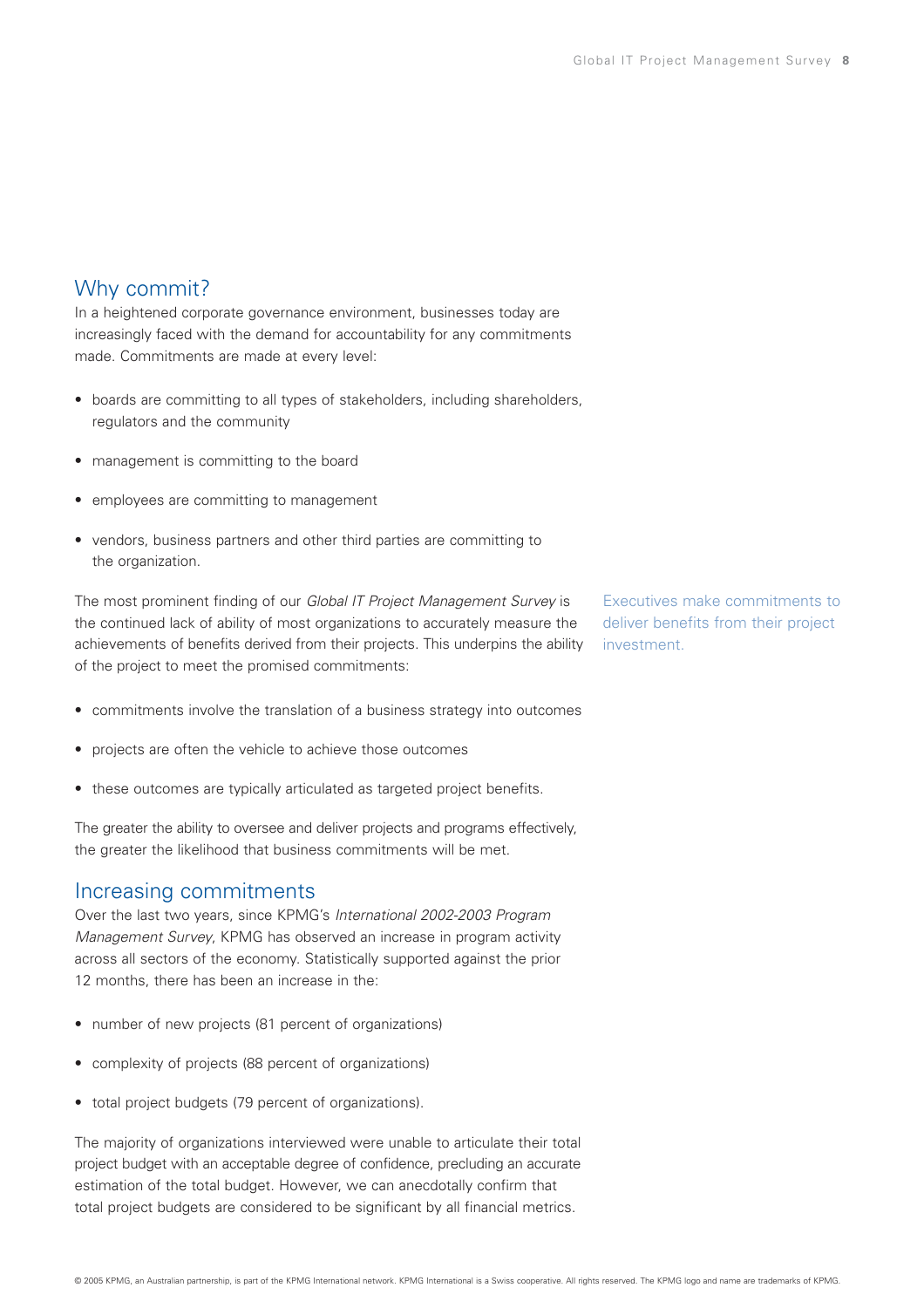### Key commitments driving increased projects:

- new products/services
- business process improvement
- technology refresh
- increased governance and regulatory requirements.

What is driving the demand for increased project activity?

Regulatory change is not the sole driver of increased project activities. 'Stay-in business' and 'grow-the-business' drivers are playing an equally significant role in driving the demand for project activities.

- Over the past 12 months, compliance drivers have received significant public spotlight globally. The Sarbanes-Oxley Act of 2002, International Financial Reporting Standards (IFRS), Basel II and a host of multinational, industry-specific or local governance and regulatory requirements have contributed to increased project activity in 24 percent of organizations.
- The major drivers (74 percent) for project activity were new products and services, or general business process improvements. This reflects growth and efficiency initiatives that are part of many organizations' agendas.
- Technology refreshes accounted for increased activity in 48 percent of organizations.

Today's projects are often characterized by increased complexity and interdependencies. We have observed an increased volume of cross-divisional initiatives requiring multi-disciplinary teams, aimed at integration of customercentric objectives.

"…we have found that our projects are increasingly traversing organizational boundaries. Some of them involve divisions such as Customer Service, Compliance, Human Resources, Finance and IT…This forces us to create a cross-functional project team to drive our business objectives of integration and customer centricity."

### **CFO, entertainment organization**

With this increase in project investment and accountability, the ability to execute and oversee becomes increasingly important. Our survey reveals some interesting facts regarding the effectiveness of project execution.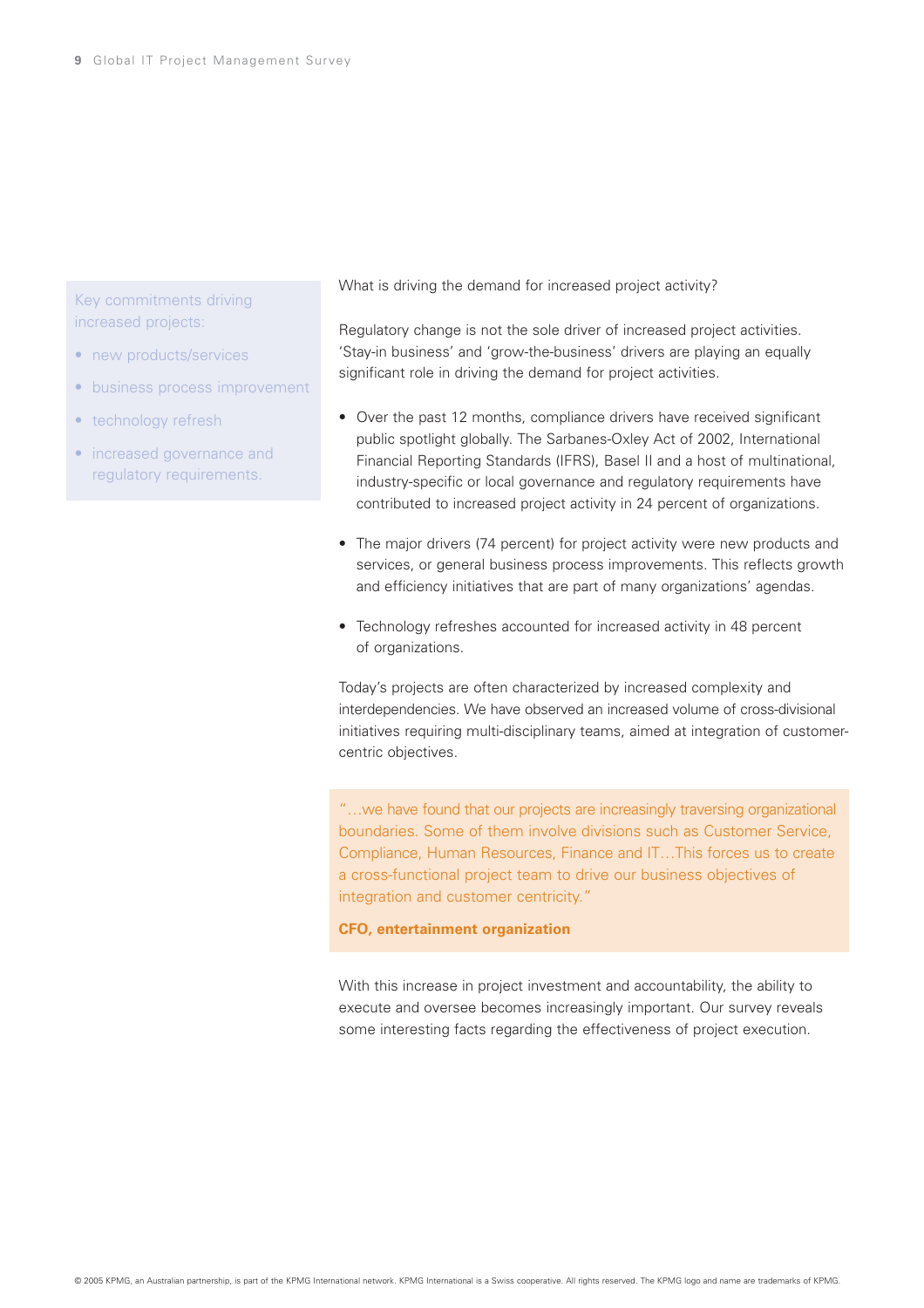## <span id="page-12-0"></span>What organizations are doing to keep their commitments

Governance is receiving increased focus, but a more holistic view is required.

The discipline of project management is maturing in professionalism and profile.

Business cases are common, but rarely address benefits sufficiently.

Project governance diminishes beyond the funding approval stage.

Our research has identified a number of encouraging moves by businesses to keep their project commitments. However, organizations still face a number of profound challenges.

## Increased focus on governance

The trends Board and executive involvement has increased. This is illustrated by the following facts:

- boards approve 40 percent of business cases
- executives are ultimately accountable for 87 percent of business case target benefits
- executive sponsorship and management buy-in remains one of the top factors that respondents indicated contributes to project success.

With so much focus on top management, how do they (or should they) govern?

### Why is governance important?

Governance is the layer that sits between making a commitment and achieving it. It is the process of assessing, directing and monitoring whether benefits or business outcomes are being achieved from projects. Governance is as much about performance as it is about compliance and control.

Effective governance over projects cannot occur in isolation and needs to be an integral part of an organization's overall governance framework. The governance debate has inherently brought a stronger focus on improving the governance over projects, but this has arguably not progressed as rapidly or as extensively as other governance domains since project governance relies on the integration of all other areas.

Steps are being taken towards enhancing project governance.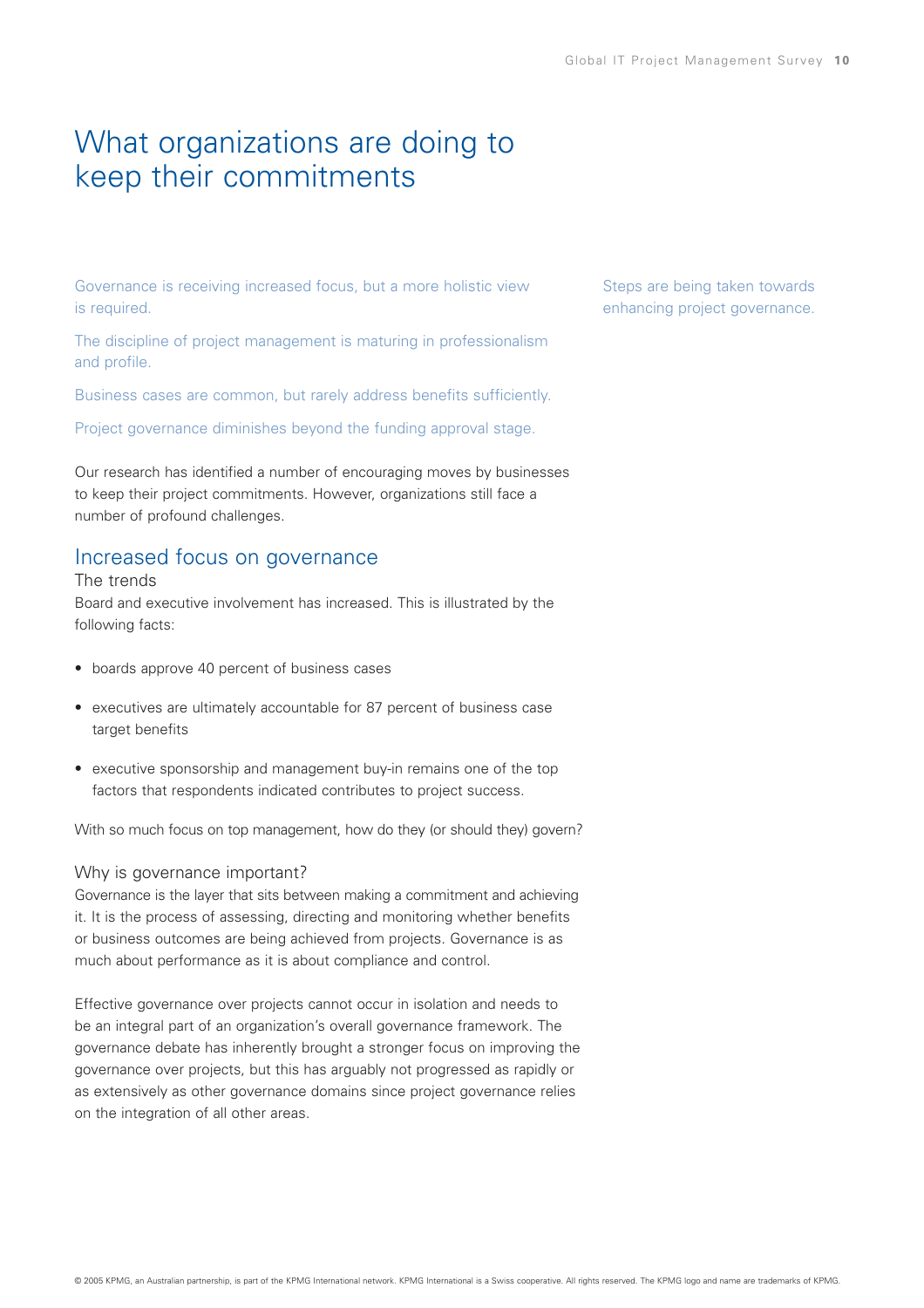"Project management is fast developing as a career, rather than just a role, within our organization."

**PMO head, financial services institution**

Ultimately, governance over projects seeks to provide answers to some key organizational questions.

- How closely aligned are my projects with my business strategy?
- Do I clearly understand the value I will receive from my project investment and when I will receive it?
- What are my key project risks?
- How do all my projects impact each other?
- Which project should have priority over others?
- Which are my under-performing projects?
- What is my organization's capability and capacity to deliver and absorb all this change?

An organization surveyed discussed its implementation of an enterprisewide project governance committee which successfully provides governance across their portfolio of projects. The committee is ultimately accountable for project delivery and necessarily responsible for addressing issues such as project risk and organizational capacity and change.

## Increased profile for project management

The organizational profile of project management continues to increase.

- Up to 87 percent of organizations report projects to the board (but highly qualified by level of investment and organizational impact)
- Increased number of project management offices (PMOs), with 17 percent now reporting to the CEO
- A significant amount of commentary during our interviews indicated a fast maturing of human resource (HR) processes to recognize the specialized project management skills required to be effective.

These trends are encouraging, and will no doubt continue to positively influence organizations' project management competencies, capabilities and successes.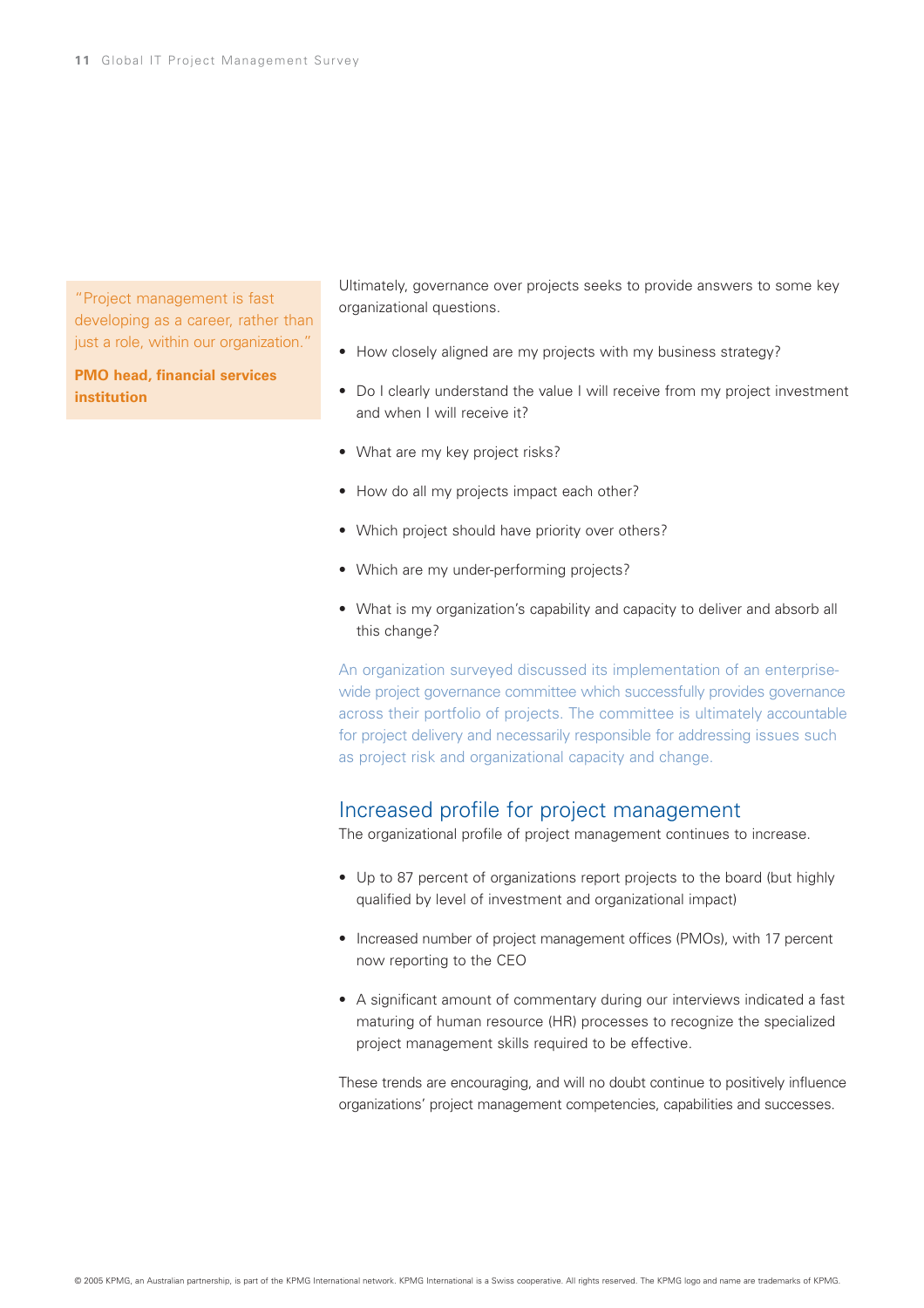## Business cases – fact or fiction

Eighty-six percent of all participants reported the existence of a formal policy or process for creating business cases. In addition, almost half of all organizations surveyed prepared business cases for all projects – demonstrating the growing acceptance of the need to commit to the justification of investments to sponsors.

The *quantity* of organizations utilizing business cases among survey participants is indeed promising, however this does not automatically translate into quality use. From the survey results, the following areas of concern were identified.

• What considerations are included in business cases?

Mandatory considerations

Mandatory considerations

- How should funding be invested to promote performance?
- What role does the business case play in the governance of the project?

The following graph indicates the percentage of organizations considering each category when developing business cases.





One third to half of participants did not include some fundamental considerations in all of their business cases:

- project scope
- project risks
- key assumptions
- critical success factors.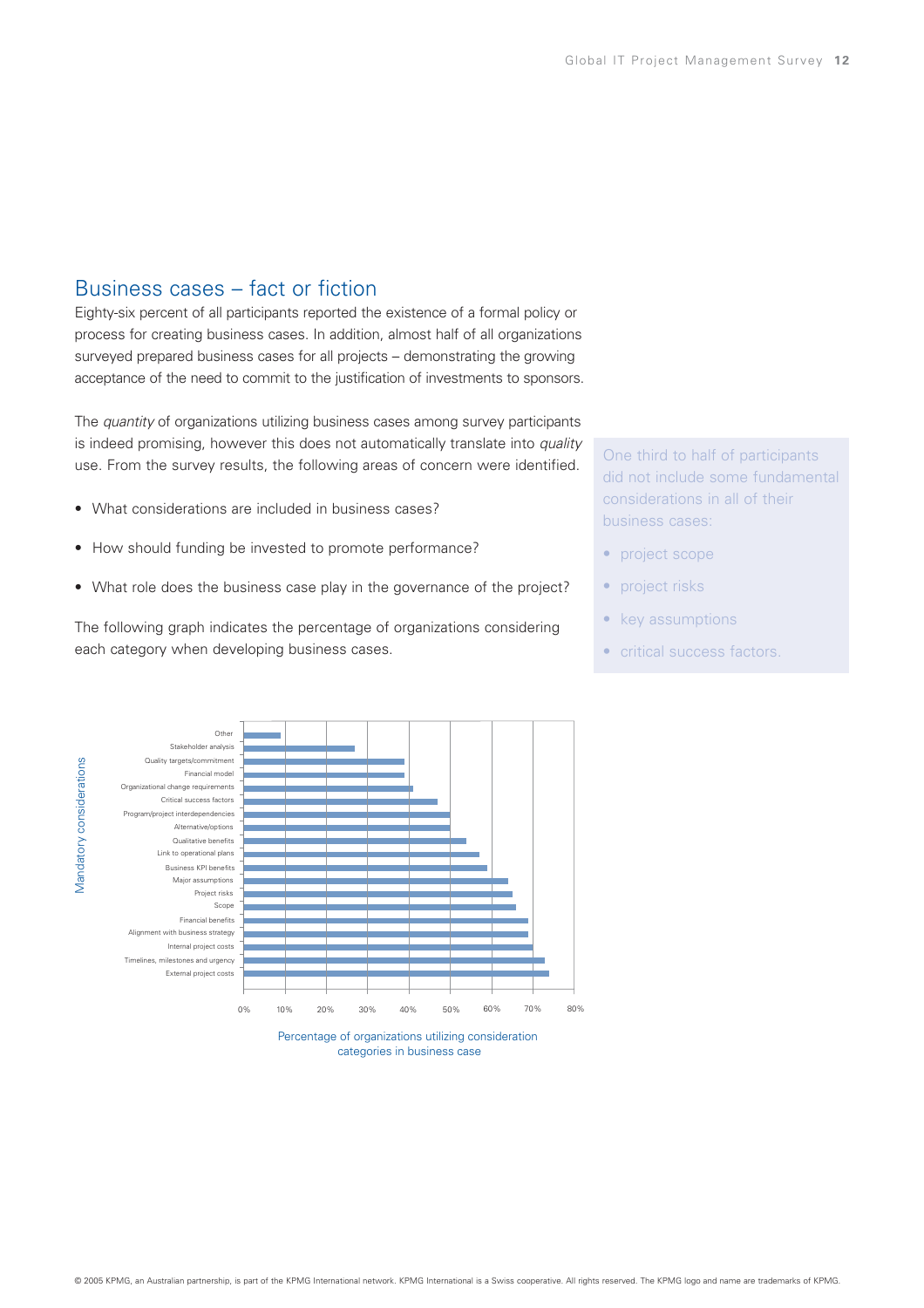Nearly one in three organizations does not always define financial benefits in their business cases.

"The business case seems to often be a sales document for our competitive capital allocation

**COO, consumer goods organization**

process"

### What benefits?

When undertaking a project – and in proposing a business case – management is inherently committing to deliver a range of benefits to the organization and its stakeholders. So what benefits are management committing to deliver? Disturbingly, 31 percent of organizations surveyed do not always define financial benefits.

## Business cases governance

The process for approving business cases is a key governance issue. Often legitimate project proposals are clouded with political agendas and are not transparent regarding the ultimate objective for the organization, individual or group.

#### The core role of business cases in measuring commitments kept



According to our findings, 40 percent of organizations get approval for business cases through the business unit head. It is worth noting, however, that investment committees are increasingly becoming a vehicle for approval, and are now used by 33 percent of organizations surveyed. This trend indicates the growing recognition that many initiatives are cross-functional and require an enterprise-wide approach.

A relatively high 42 percent of organizations independently verify business case assumptions. This is a key facet to validating a business case, however the process cannot happen in isolation. The associated accountability throughout the project is just as important as validating the base assumptions.

The business case should not be a one-time document. It helps form the project baseline, which should be reviewed periodically and clearly at the achievement of each project milestone, for the whole lifecycle.

"…when we develop business cases we focus on providing a level of information required for compliance with company policy. The documents once approved are often filed and referred to occasionally throughout the project, if at all."

**CIO, energy and natural resources organization**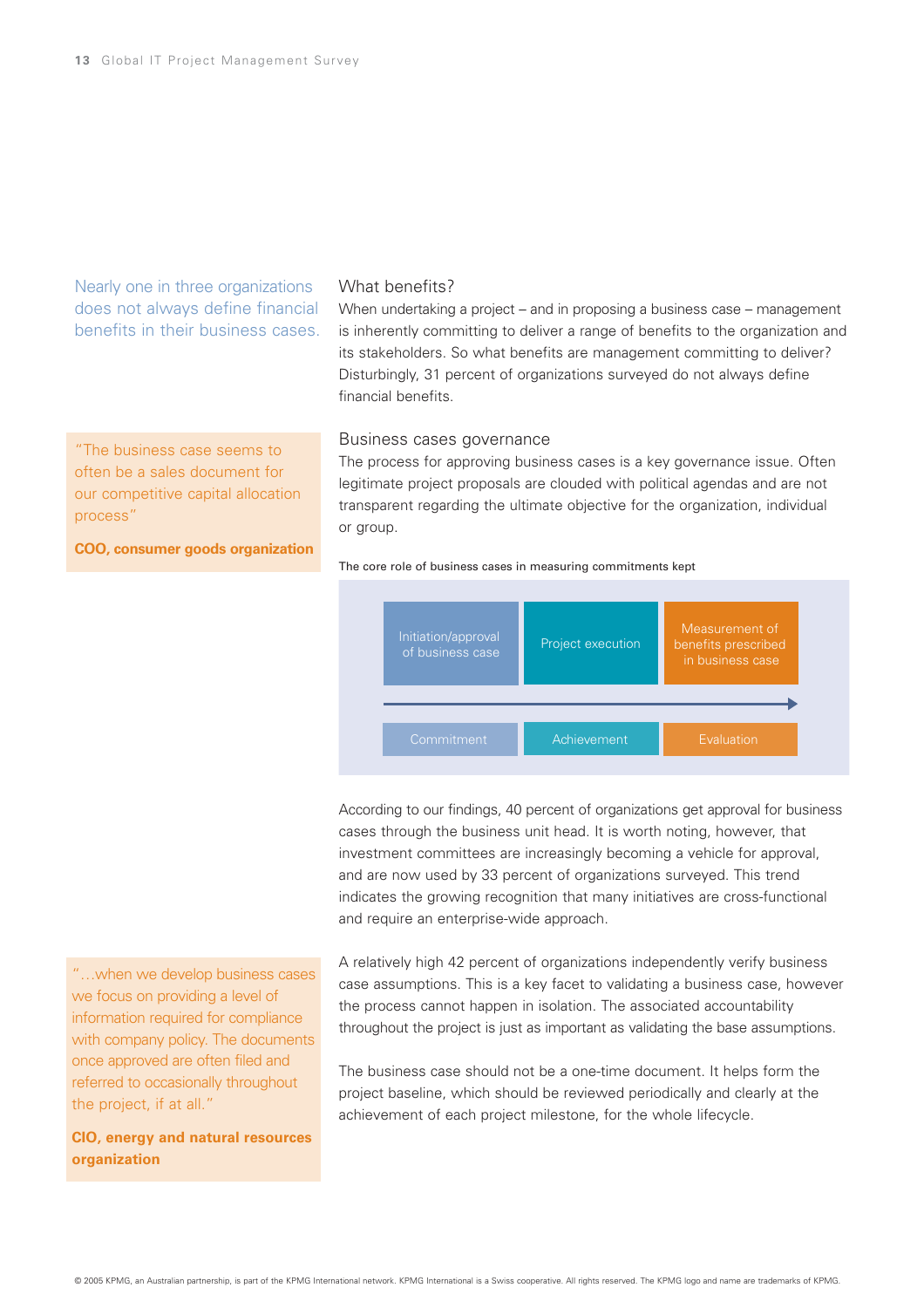## Project governance – here today, gone tomorrow

Often executive involvement is too focused on project-approval activities. Once funds are released, most organizations do not continue the same rigor through ongoing governance processes, including active executive involvement and monitoring and measuring benefits.

For example, only 13 percent of organizations provide funding to projects following the achievement of milestones, with 61 percent still providing funding upfront in a lump sum (even if over multiple budgetary periods). Pay for performance is rare. Furthermore, only 20 percent of organizations had any formal criteria to cancel projects or put them on hold.

Top management support and involvement is generally accepted as a key factor to achieve success. Yet, while 30 percent report to the board, the degree of awareness can generally be challenged.

- Fifty-one percent indicated boards have only a limited awareness of project benefits and risks. Of equal concern is that 20 percent of executives also only have this basic level of awareness.
- Commentary still referred to the lack of executive involvement, and this was the third most popular reason offered for project failure.

For all significant projects, the board's decision-making process is critical, with key considerations being budget, timelines and benefits. In the integrated governance model the board's role does not stop with the approval.

Good governance over projects means establishing effective processes that extend throughout the lifecycle including:

- initiating projects with a robust business case
- funding projects which will yield the greatest value
- funding based on performance
- ongoing monitoring of projects
- measuring the value received
- terminating projects that are unlikely to deliver an acceptable level of benefit.

"Even when a project is easily suited to performance-based funding, like software delivery by external parties, we rarely pursue it."

**CIO, manufacturing organization**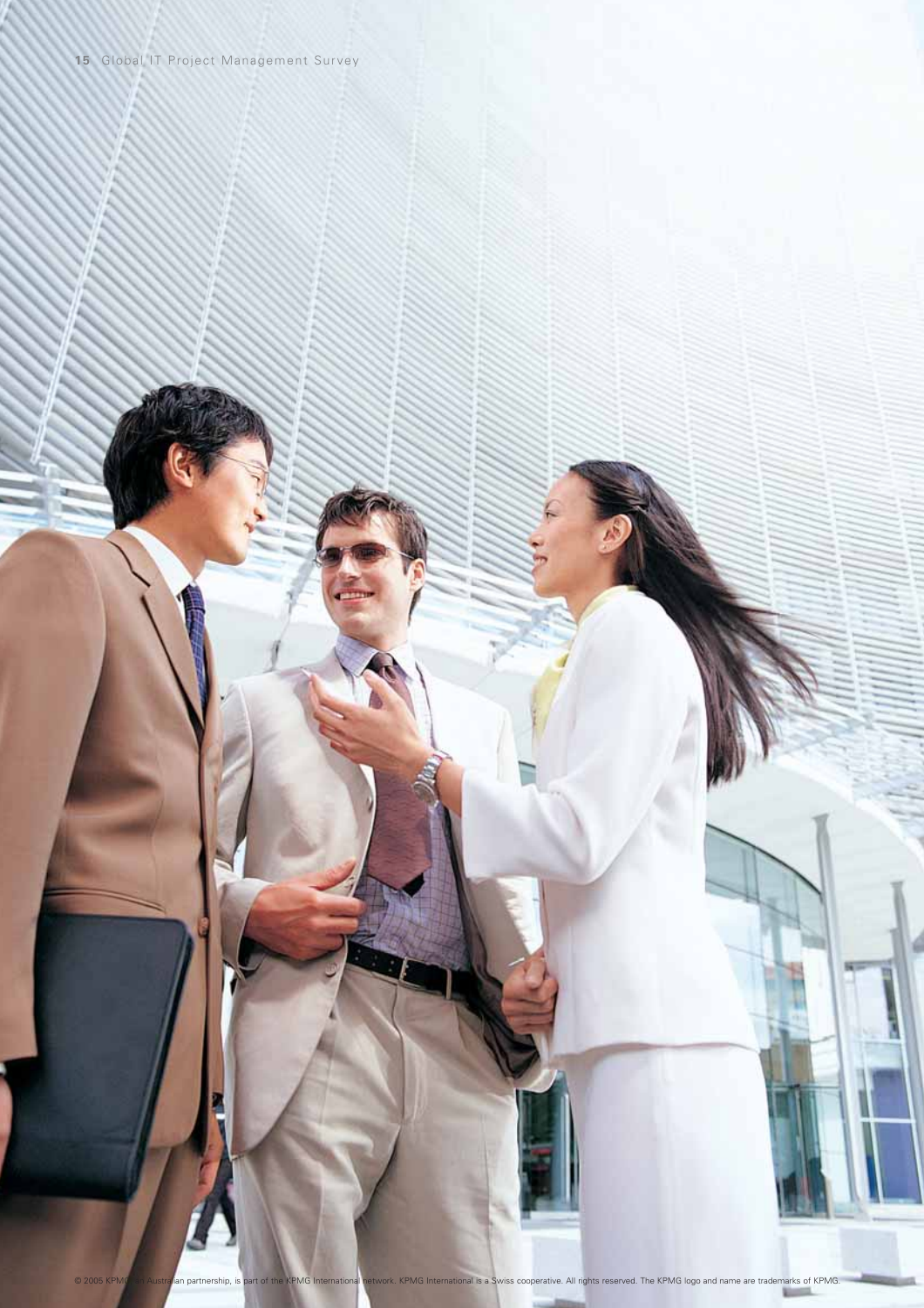In this last case, we recognize that outright cancellation of a project or initiative is often difficult – for either logical or political reasons. We have observed in many circumstances that – project cancellation often means a renaming exercise, or potential fragmentation of prior initiatives. However, a 'brave' decision in the short-term could save a great deal in the longer term – cancelling a project unlikely to deliver expected benefits should not be seen as a failure – failing to cancel such a project should be.

Business owns, but business not accountable

In 87 percent of cases, executives (project sponsor or business unit heads) are responsible for the achievement of project benefits. However, the project benefits are tied to individual performance plans in only 23 percent of cases.

One consumer and industrial markets organization surveyed noted that when project performance was linked to remuneration or included a bonus component, overall alignment and commitment increased and the project team's culture became more cohesive. This often translated into goal and milestone achievements and a better level of benefits.



Project benefits linked to executive performance plans

Interestingly, the Americas lags the ASPAC and EMEA regions with the level of executive commitment aligned to individual performance plans.

Canceling is not failure, but failing to cancel is.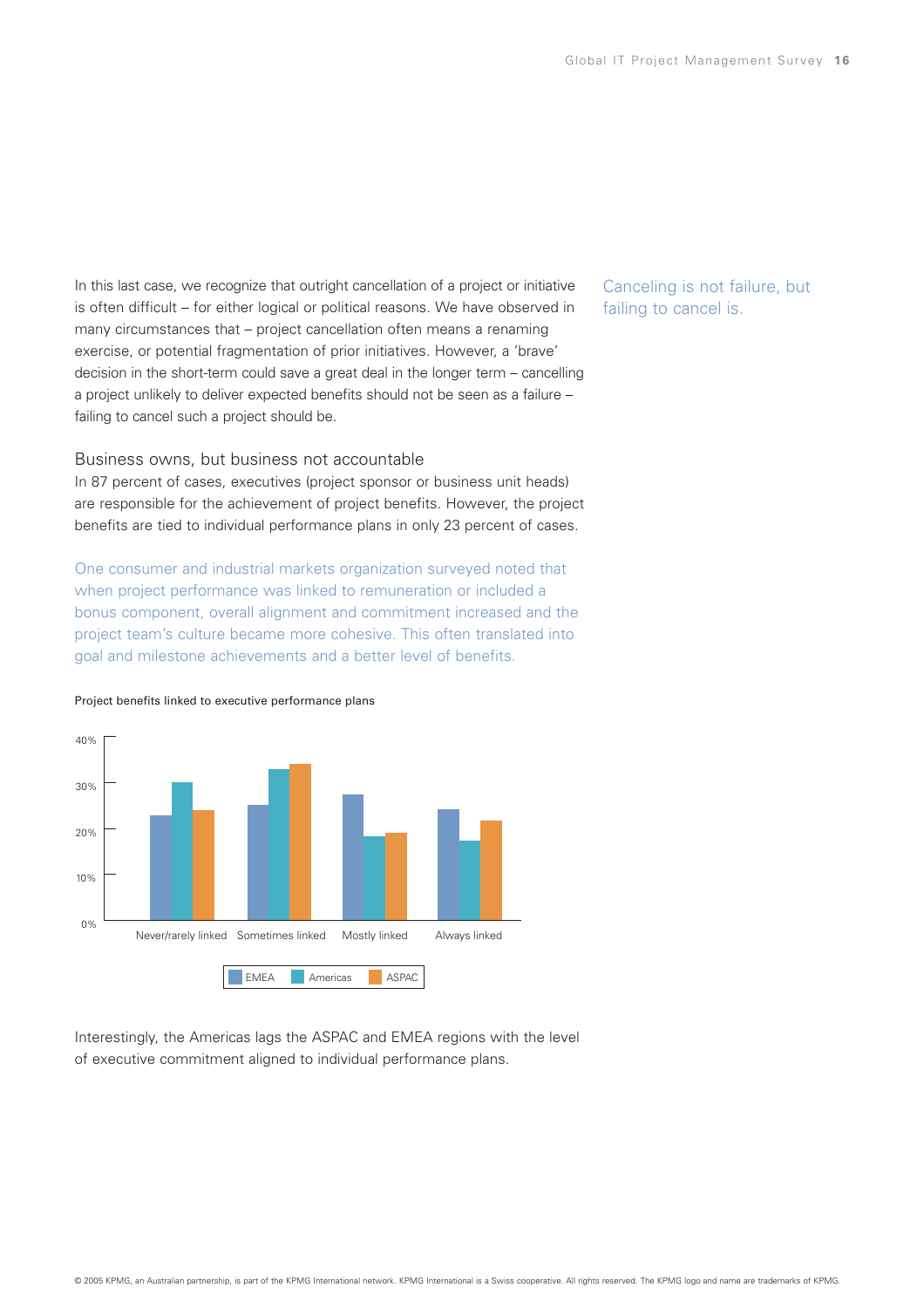# How well are commitments being kept?

<span id="page-19-0"></span>

Achieving benefits – keeping commitments – is now the key determinant of project success.

Project success is often a matter of interpretation. For the majority of survey participants, project success appears to equate to achieving an acceptable level of failure or lost benefits.

On average, organizations are forfeiting up to one quarter of the promised business case benefits across their entire portfolio commitment.

Inadequate benefits management processes are preventing the articulation of program and project success in the majority of cases.

The top line gets punished as well – customers are often impacted by project failures.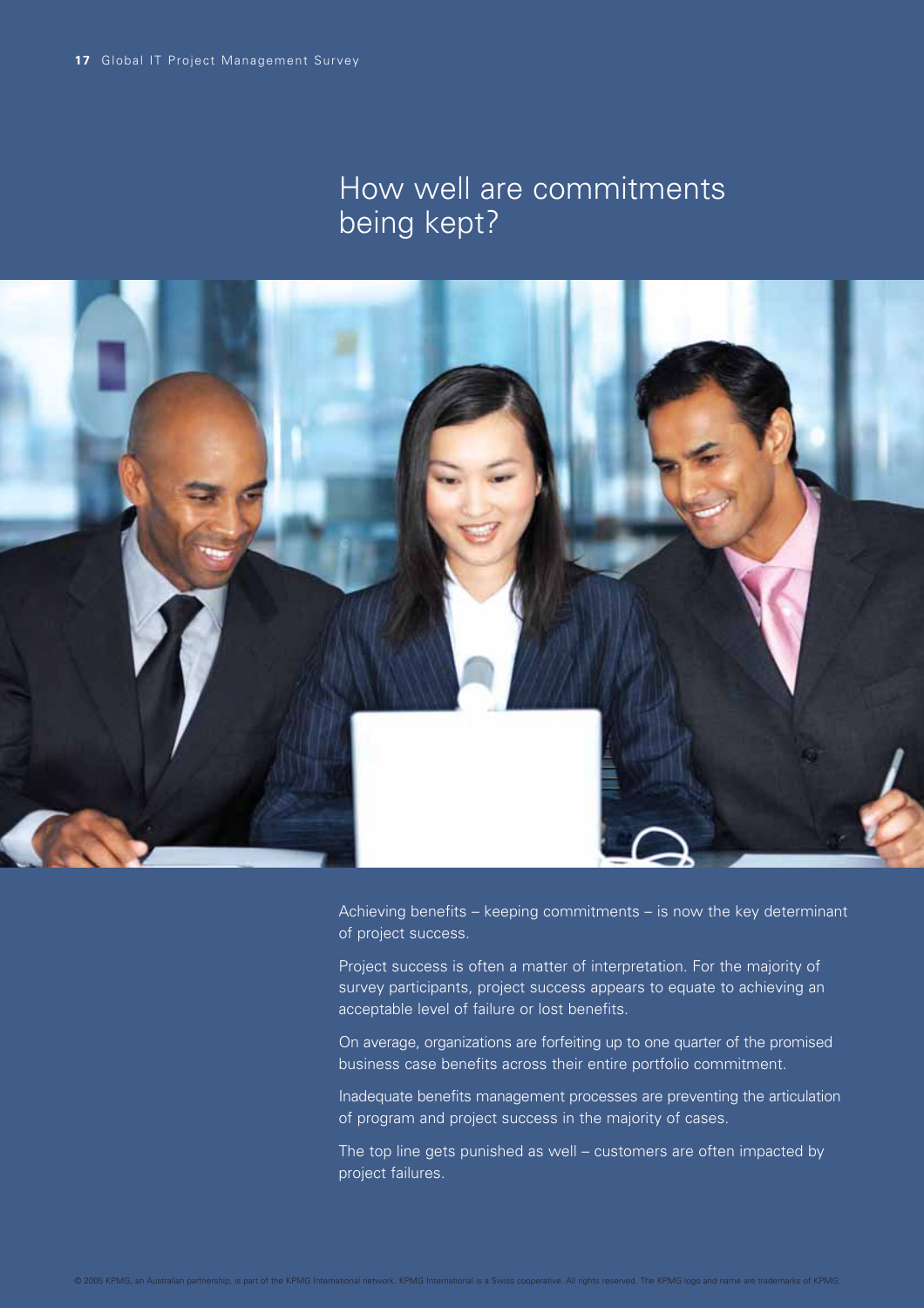## Better on some measures, but not on those that count

A successful program or project equates to commitments kept.

In the past 12 months, 49 percent of participants have experienced at least one project failure. This is a modest improvement from our 2002-2003 survey where 57 percent had experienced at least one project failure over the prior year.

Despite improvement, this is still clearly not an acceptable result. Further, many interview comments (perhaps cynical) suggested that often a project would need to be a complete disaster for it to be tagged a failure.

Historically, project management industry surveys and research papers have focused on the easily quantifiable traditional measures of success of 'on time' and 'on budget'. As illustrated on the right, these two measures are still popular, but 'to specification' was considerably more common.

This was also consistent with our participants' definition of project success, with the overwhelming majority of responses being 'delivery of targeted benefits' (or the equivalent in their own words).

In this environment, where measuring benefits is the way to demonstrate kept commitments, the necessary shift away from traditional time and cost measures lifts program and project management assessment to a new level of complexity.

Deliver any outcome, and you have a chance of being termed successful.

#### Defining project success

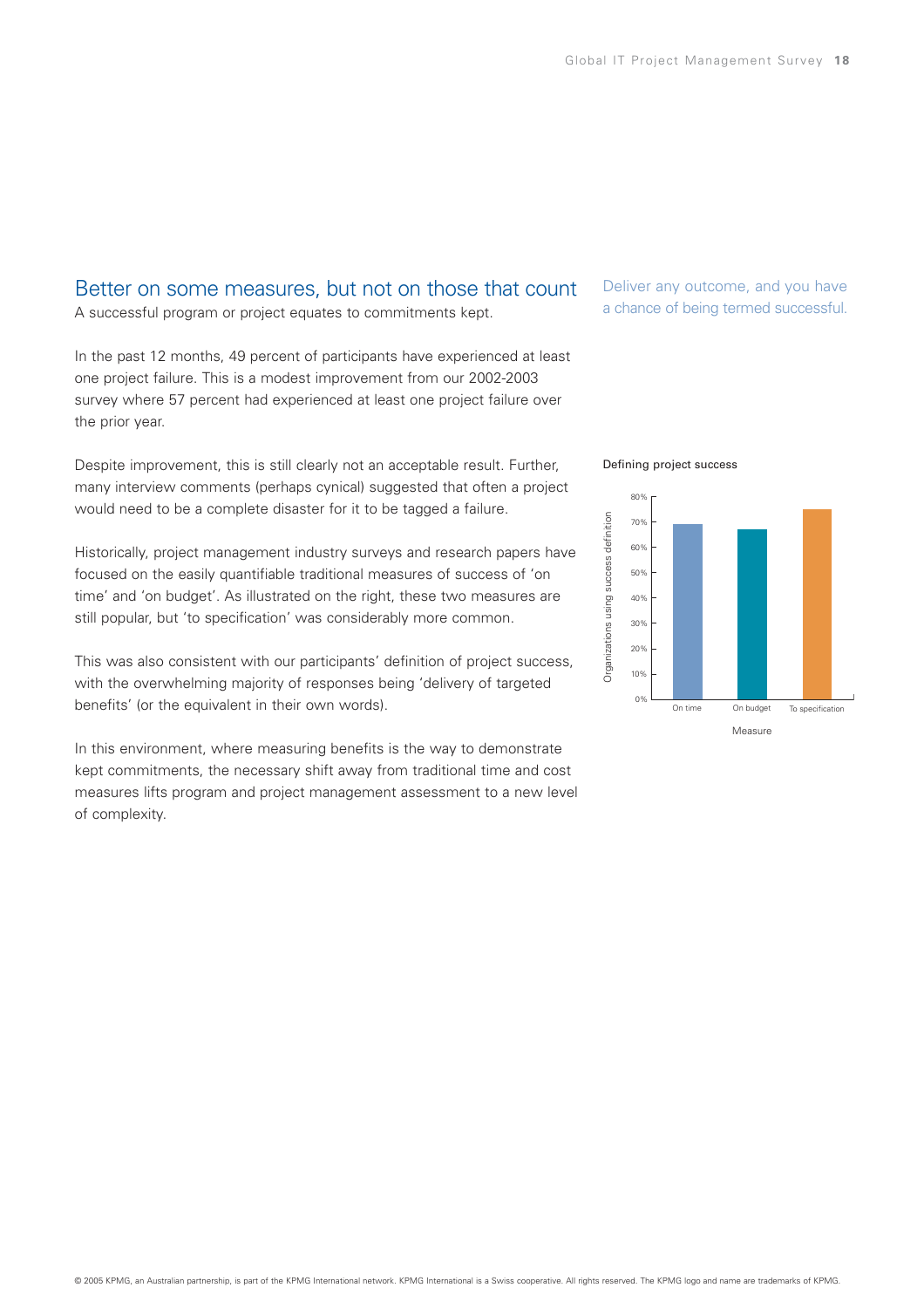Many of the organizations without benefits-management capability commented that this was on their short-term agenda.

#### When does the tracking of benefits end?



## To keep or not to keep – who would know?

The capability to accurately assess benefits delivered remains poor.

#### Benefits are poorly defined (or measured)

A remarkably high 59 percent of organizations either have no, or only an informal benefits-management process. Only 18 percent of those who have a formal process stringently enforce it. An interesting implication of this is that with benefits so poorly defined and/or measured, how can the 86 percent of survey participants claim they only lost up to 25 percent of their targeted benefits? The loss may be far higher.

The necessary practice of baselining current business performance is low with only 27 percent reporting they always baseline. This will create challenges in defining with accuracy what expected benefits will be, as well as trying to measure with accuracy the actual benefits derived.

#### Those defined, often get forgotten

The benefits story worsens. Only 13 percent track benefits until they are realized and formally reported on, with 31 percent indicating that tracking ends in an ad hoc manner.

"The commitment to monitoring the benefits of a project once completed is minimal to say the least. Who has time to measure the benefits of one project when you have multiple others overdue and waiting for initiation?"

**PMO head, communications organization**

### If remembered, they are rarely integrated

Consistent application of strategy throughout the organization is key to success. Yet, few organizations are prepared to link sponsor commitments (project benefits) to operational measures. Just 23 percent always integrate benefits to operational plans and/or profit and loss statements.

Without a robust benefits evaluation and measurement process, organizations will struggle to maximize the return on their project investment. In the interim, project investments will continue to under-deliver and commitments will not be kept.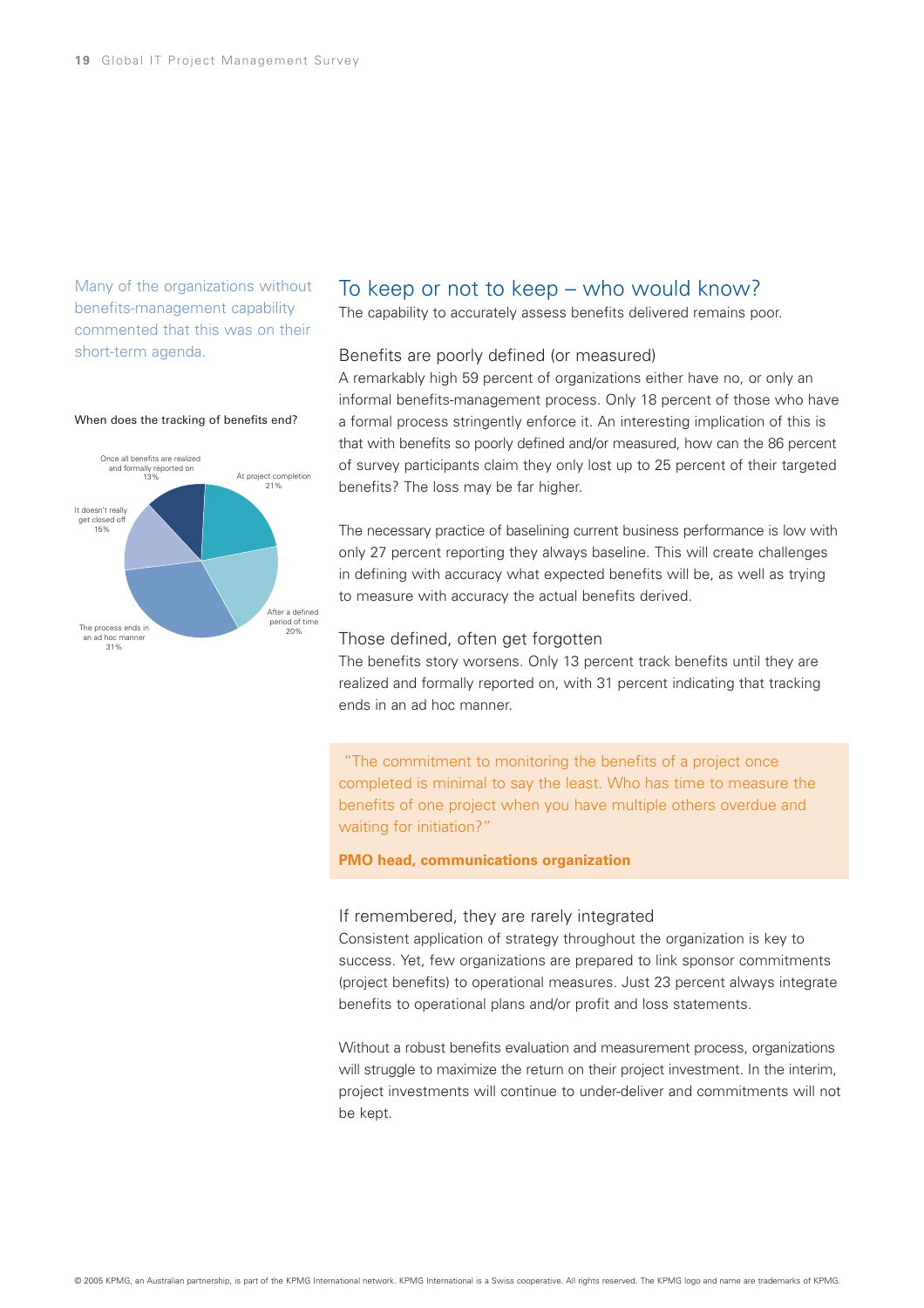### Stop, or at least slow, the benefits leakage

A 'benefits-driven' measure of project success means greater accountability and raised expectations at every stage of the project lifecycle. It requires increased project governance through scrutiny over the business case, through to enhanced processes during and post-project completion. Without a rigorous approach to benefits capture, organizations risk benefits leakage – not all the benefits will be extracted.

With this focus it is unsurprising that only two percent of organizations claimed they achieved targeted benefits all the time in the past 12 months.

An industry breakdown of success rate is provided for those organizations with some level of benefits process.

#### For organizations with some benefits process, proportion of targeted benefits delivered



For organizations that claim to have a benefits-management process, some interesting observations were:

- across the board, organizations acknowledged that they obtained 51-75 percent of benefits for half of their entire portfolio
- government and consumer and industrial markets participants acknowledged a lower level of benefits obtained than other industries.

So the question remains, how disadvantaged are those organizations without a benefits-management process?

Benefits leakage – unachieved benefits or those incapable of being measured satisfactorily.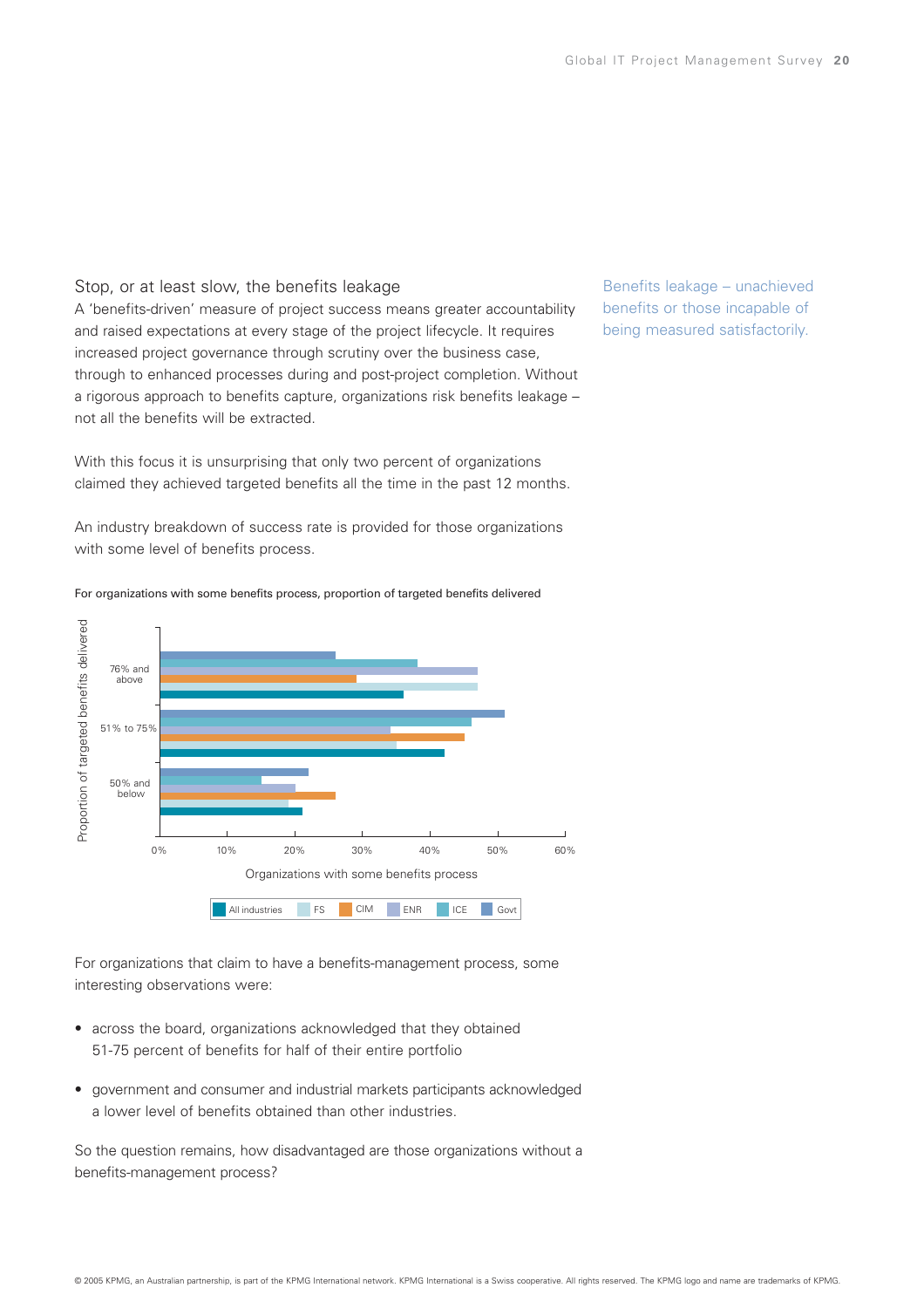"Project failure – we don't have a definition."

**CIO, manufacturing organization**

## The price of failure

Why do projects fail? When asked their definition of failure, many organizations suggested it centered on timeframe and cost blowouts. The three main reasons for failure identified by organizations included:

- unclear/change of scope requirements
- poor project management processes
- lack of executive sponsorship and management buy-in.

"A project is a failure if it has not fulfilled its objectives of improving the decision-making capabilities of the management team. Projects may overrun in terms of cost and schedule, but these can be overshadowed if the desired impact on business improvement is achieved."

**CEO, insurance organization**

Beyond the money and loss of targeted benefits, the most common 'intangible' impact of project failure was staff cynicism and negative cultural impacts (31 percent). The table below illustrates the size of impact on each of the following project dimensions: complexity, organizational change impact, duration and size.

#### Extent to which project characteristics contribute to failure



\* The measure of individual characteristics influencing the project e.g. a low level of complexity correlates to a lower level of failure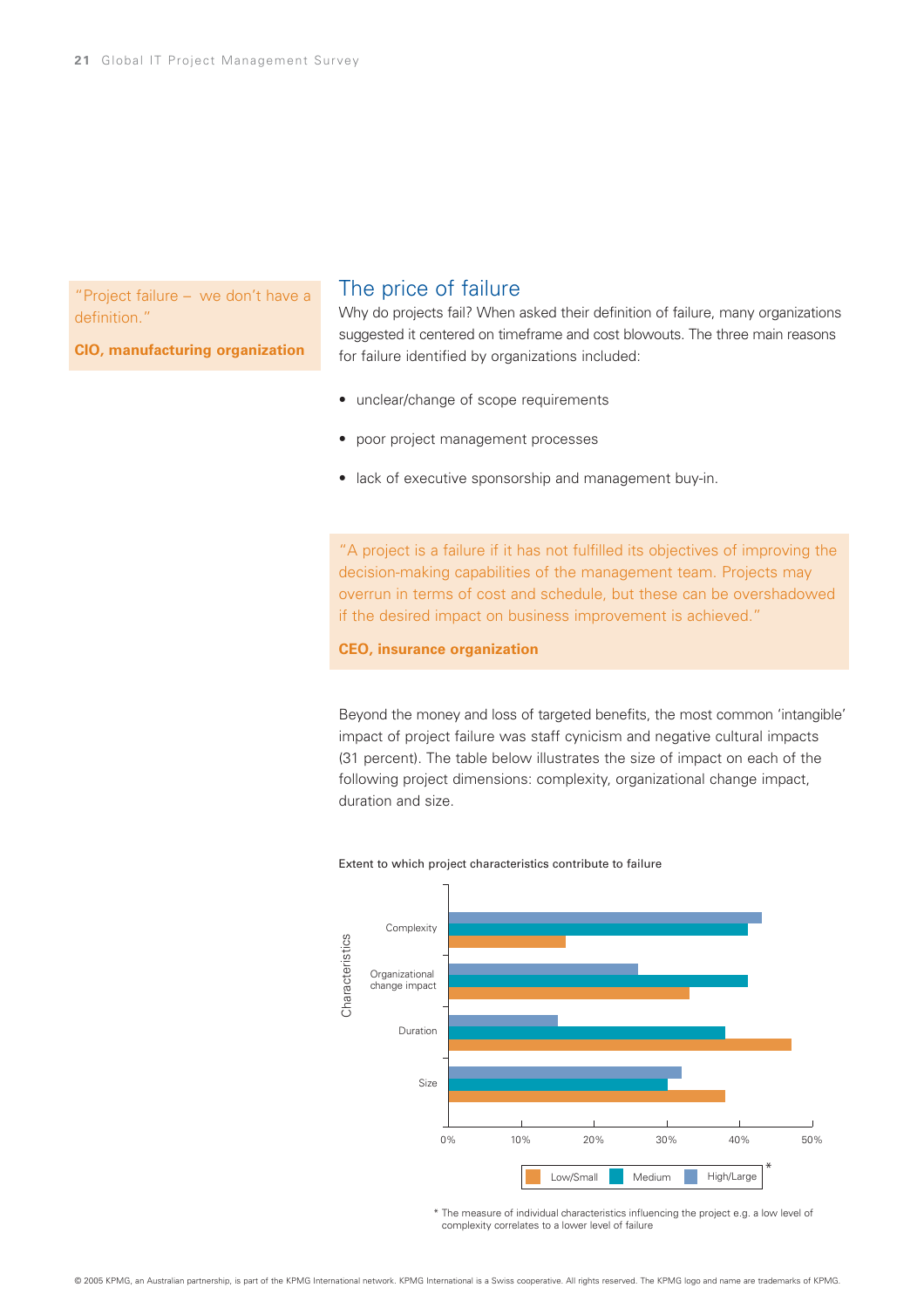So where is failure more likely to occur? Our interview participants highlighted the following two points:

| Complexity increases | Not surprisingly, projects with greater complexity<br>difficulty had higher failure rates. Eighty-three<br>percent of interviewees indicated that projects<br>with high and medium levels of complexity were<br>more likely to fail than those with lower levels.                                                                                                                                                                                |
|----------------------|--------------------------------------------------------------------------------------------------------------------------------------------------------------------------------------------------------------------------------------------------------------------------------------------------------------------------------------------------------------------------------------------------------------------------------------------------|
| Short-term projects  | Forty-nine percent indicated short-term projects<br>(< 1 year) need to be watched and were more<br>likely to fail than those of longer duration, with<br>only 14 percent indicating that long-term projects<br>(> 2 years) were more likely to fail. Commentary<br>suggested that the level of management focus<br>on the large, high-impact projects resulted in<br>higher success rates (or the inability to politically<br>accept a failure). |

The impact of these lost benefits is clearly difficult to quantify accurately across all industries and countries. Generally the survey indicates that one quarter of committed benefits are not realized.

## The top line gets punished as well

KPMG's International 2002-2003 Program Management Survey carried the theme 'why keep punishing the bottom line?' Our findings then illustrated an average heavy financial loss at the bottom line through overrun budgets on failed projects. The evolution of success criteria from a cost-focus to benefits-focus has highlighted the high impact on the customer and the top line.

Forty-three percent of participants indicated their project failures directly impact the customer. Survey participants represented this as decreased customer satisfaction or loss of competitive advantage.

What is the financial impact of this top-line punishment? Clearly, it is more difficult to accurately assess financially, but we suggest that this impact is far more significant and ongoing than a one-time, cost blow-out on project expenditures (even if the blow-out is greater than 30 percent).

Enhanced governance and risk management activities on project areas that could impact customers appear the logical action. This will necessarily involve a greater range of stakeholders than before – including the customer.

One quater of committed benefits are not realized.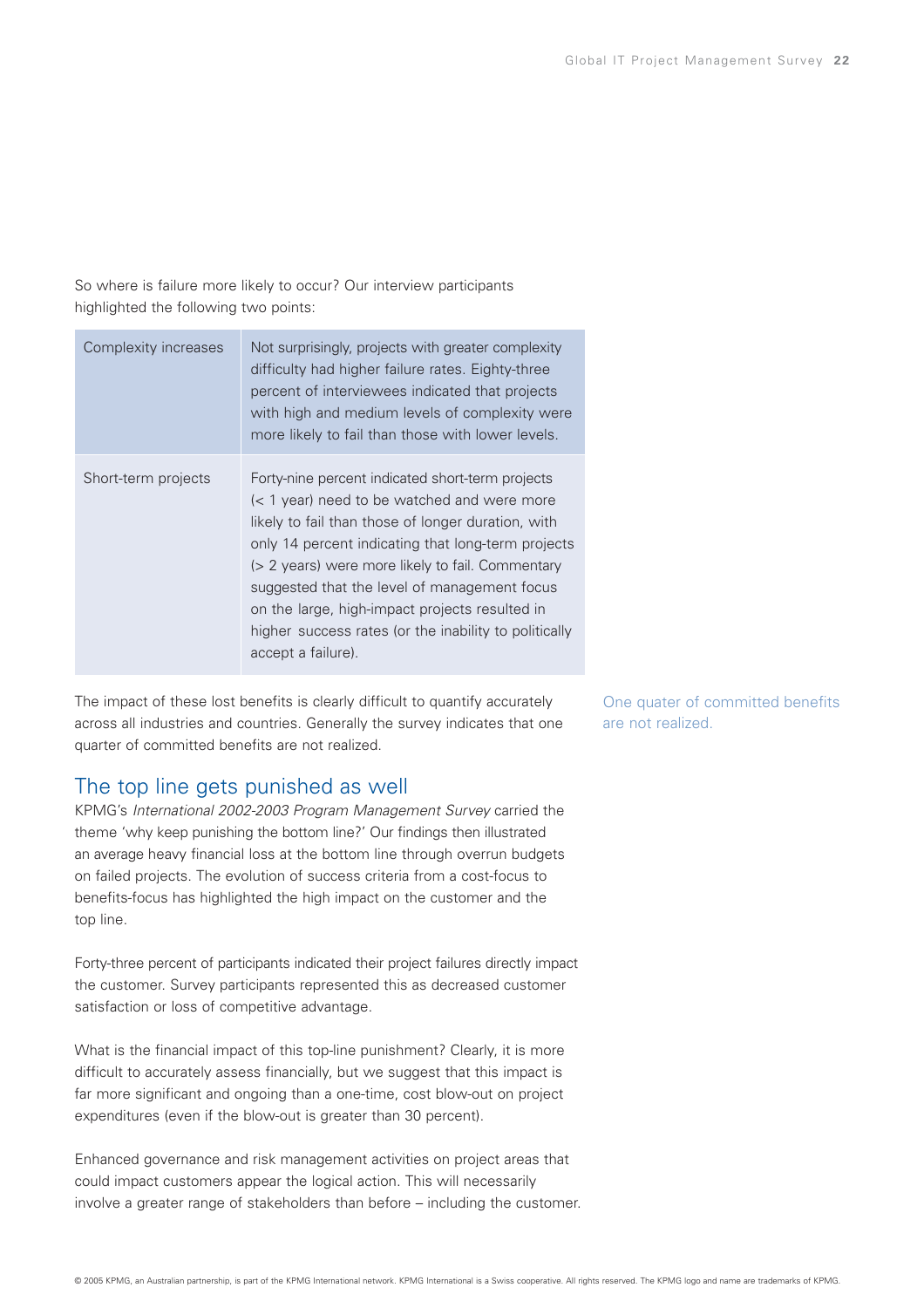# Pathway to keep more commitments

<span id="page-25-0"></span>

Collective practices are required if organizations aim to achieve a lower failure rate.

An appropriately rigorous, integrated and balanced project governance regime is the key to sustainable success.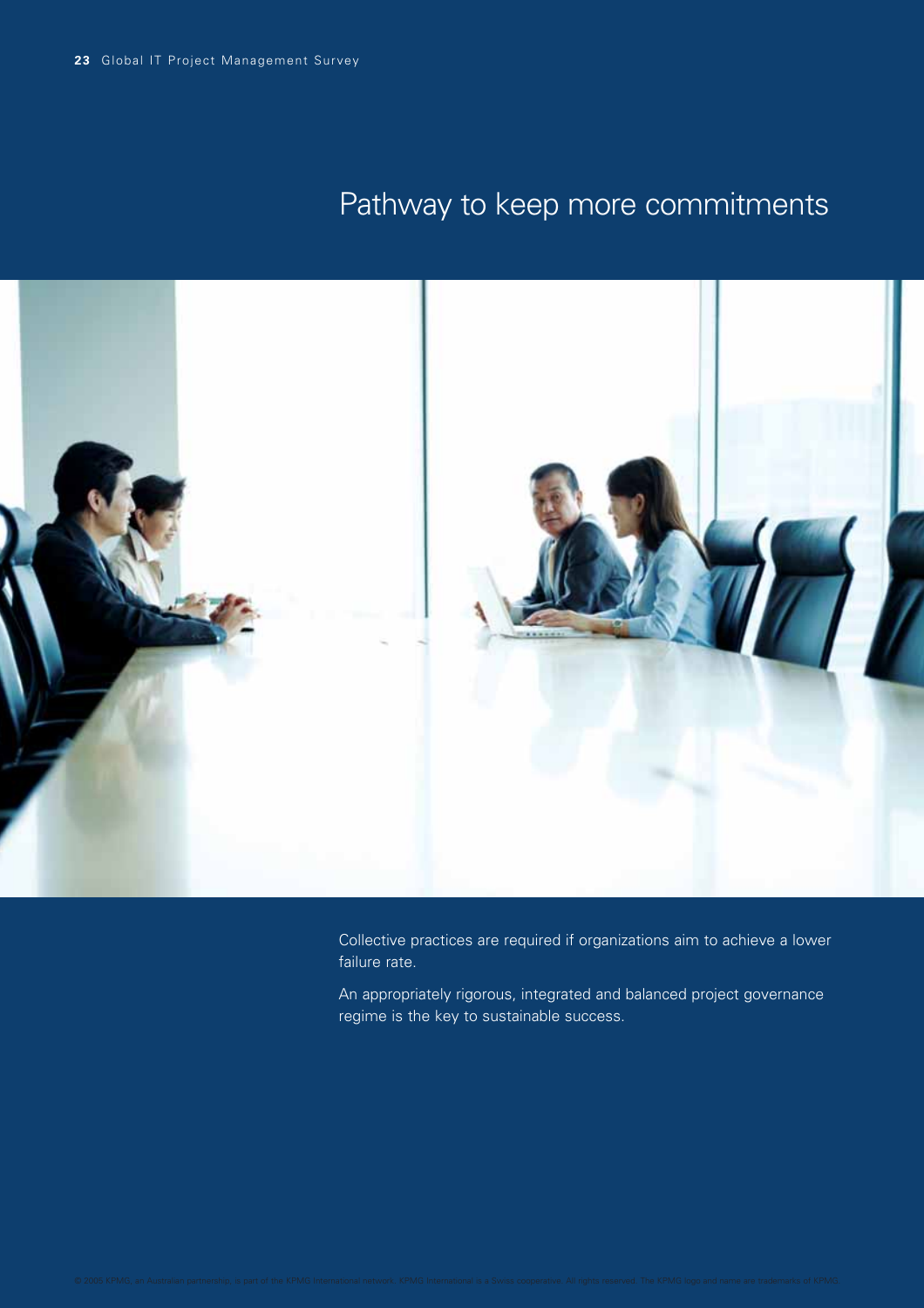## Collective practices required

What makes some organizations more successful than others? There is no one single answer to this question. Success is driven by a combination of factors, each working in tandem to produce desired outcomes. The key element appears to be an appropriate governance framework – to complement planning and prioritization of activities and to help ensure execution controls are in place until benefits are realized.

Organizations that achieve a lower failure rate:

- have a PMO that actively manages all projects (22 percent of participants)
- report to the board regularly on major projects (30 percent of participants)
- have a very formal benefits process (18 percent of participants)
- have formally qualified project managers (24 percent of participants claim this represents the majority of their project managers)
- always perform a rigorous risk analysis during initial planning (29 percent of participants).

In addition, the following logical combination of practices increases the level of success:

- a PMO that actively manages all projects and directly reports to the CEO
- major projects regularly reporting to the board with performance linked to individual incentives
- the existence of a formal benefits process and measurement of benefits until they are formally realized
- a rigorous risk analysis during initial planning and the use of an independent reviewer.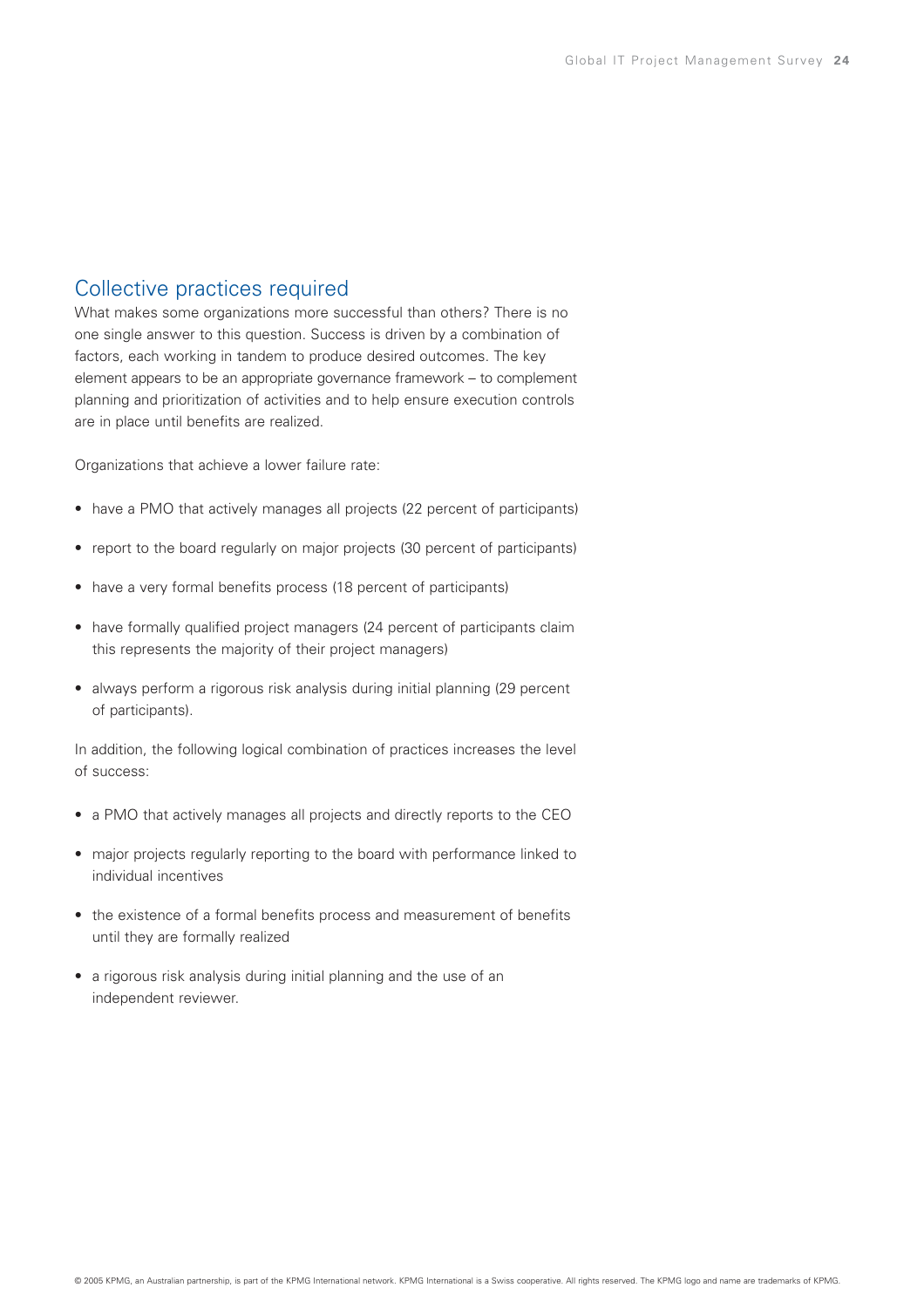





A systematic collection of practices, controlled through an integrated governance regime, will help to optimize your success rate – more commitments will be kept and more benefits realized.

One financial services organization reported a dramatic increase in the number of projects meeting specified success criteria. A combination of measures to help ensure business objectives were met including the establishment of an enterprise PMO, formalizing the identification and measurement of benefits, and mandatory regular reporting to the board of directors.

### Project governance – here today, here tomorrow

Several findings from our research support the argument for assessing project governance practices. However, this cannot be in isolation from your whole governance framework. So what does an effective governance framework consist of?

KPMG promotes the adoption of an integrated governance framework. The prospects of achieving your commitments through project success are enhanced by using an integrated governance framework, which links the four governance drivers – equity, stakeholder, corporate and internal. The key constants for these governance drivers are responsibility, communication, learning and sustainability.

For all significant projects, the board's decision-making process is critical, with key considerations being budget, timelines and benefits. In an integrated governance environment the board's role does not stop with the approval.

The board must put in place, through management, a rigorous oversight framework to monitor achievement of budgets, the meeting of timelines and to help ensure the agreed benefits are realized.

To achieve this, the board must receive the right information at the right time.

Project governance involves decision-making today and continuous oversight and monitoring the success of the project tomorrow.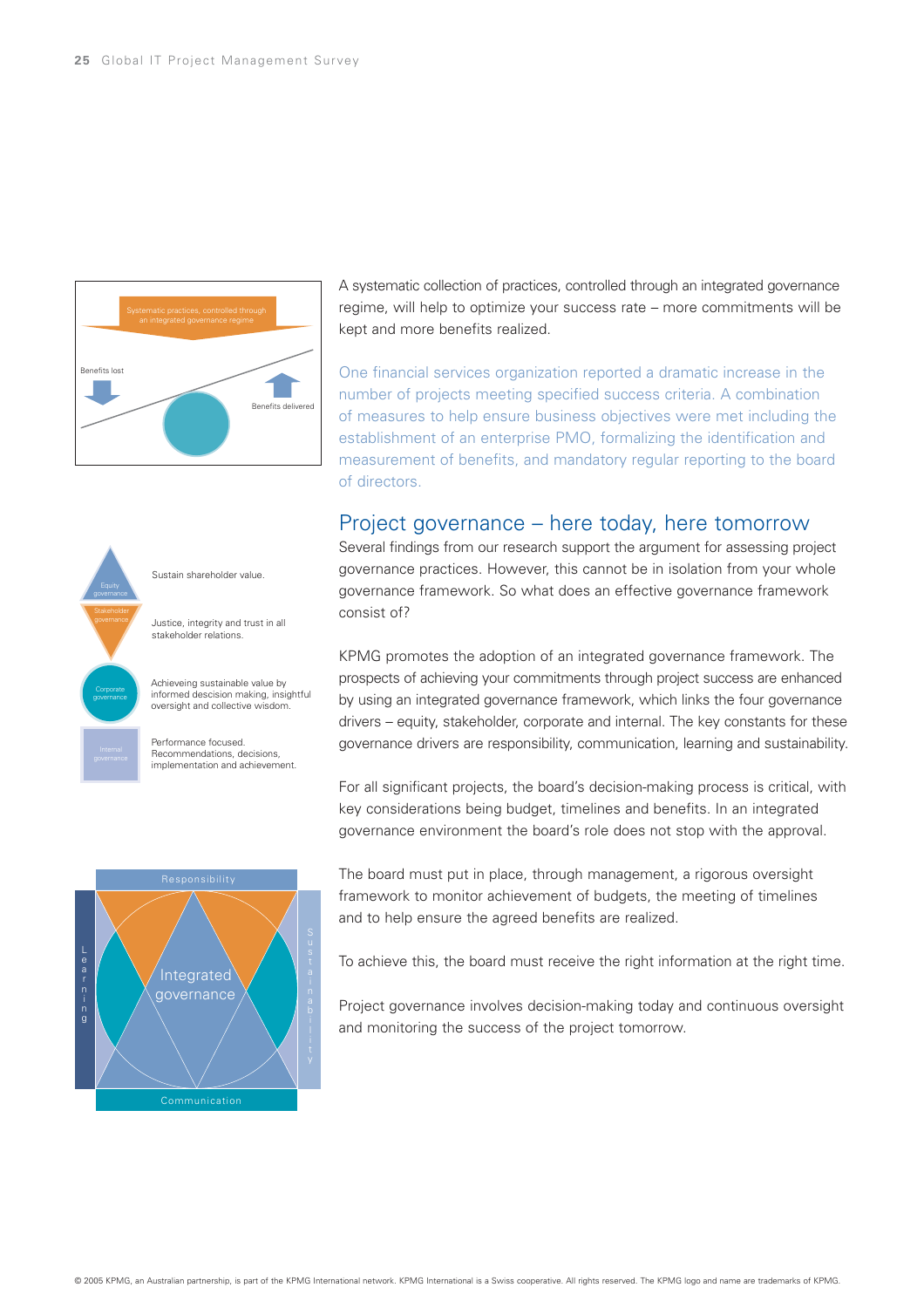## The golden rules – getting value from your investments

We summarize below our collective thoughts regarding key practices for extracting value from your IT investments. These key practices should be considered at an organizational rather than a project or program level as most involve changes to the way that organization views and oversees.

| Govern to achieve               | Establish an integrated governance framework – end-to-end – driven by the executive (top management<br>culture), starting from business cases and ending with measuring the actual value.                                                                                                                                                                                                                                                               |
|---------------------------------|---------------------------------------------------------------------------------------------------------------------------------------------------------------------------------------------------------------------------------------------------------------------------------------------------------------------------------------------------------------------------------------------------------------------------------------------------------|
|                                 | The framework should enable informed decisions to be made using a consistent approach. The governance<br>framework influences each project and includes consolidated project performance reporting which is<br>delivered to the executive.                                                                                                                                                                                                              |
| Prioritize to realize           | Establish an enterprise-wide prioritization processes that objectively and continuously evaluates projects<br>to help maximize and realize the value from investment.                                                                                                                                                                                                                                                                                   |
|                                 | Consider 'stage gate' funding as part of this process, whereby project funds are released subject to the<br>successful achievement of certain performance hurdles for each milestone. The control of funding is an<br>important governance element especially for large complex projects. It also enables more effective<br>evaluation of project performance and the ability to stop projects promptly if required.                                    |
| Align and adjust                | Aim to ensure all initiatives are clearly aligned with business strategy, and where appropriate, adjust to<br>maintain alignment (or reinvest funds elsewhere).                                                                                                                                                                                                                                                                                         |
|                                 | Forcing projects to justify how they will contribute to the achievement of business goals enhances<br>business alignment, directs funds towards essential projects and enables more effective prioritization<br>between projects. Project demand often outstrips project supply, so this mechanism enables objective<br>investment assessments.                                                                                                         |
| Safeguard value                 | Control benefits leakage by clearly defining what value you expect to receive, how you will get it and when;<br>then reassess regularly throughout the project.                                                                                                                                                                                                                                                                                         |
|                                 | Implement robust benefits capture and measurement processes together with clearly defined accountabilities.<br>These processes should enforce the regular reporting to the executive on the status of benefits capture<br>and measurement. Impose, as part of required project discipline, the requirement to develop a benefits<br>management plan for projects. This plan will define the what, when, who and how of project benefits.                |
| Hold to account                 | Clearly define individual accountability for realizing benefits including integrating proposed benefits with<br>operational plans and budgets.                                                                                                                                                                                                                                                                                                          |
|                                 | Communicate clearly, as part of the business case/funding phase, who is accountable for delivering<br>value from project investments. Define how this will be measured, carefully scrutinize the planned<br>benefits and have operational management impacted by the project also sign off on the proposed benefits.                                                                                                                                    |
| Invest in people<br>and process | Recognize project disciplines, acknowledging the link between strategy and project execution.<br>Develop capability, capacity and risk models to suit your organizational maturity and culture.                                                                                                                                                                                                                                                         |
|                                 | Compare the projectized nature of your organization (a high rate of projectization vs low level of<br>projectization) with the capability and skill set required by your organization to deliver. Recognize project<br>management as a core competency and develop competency frameworks, together with supporting<br>project management support and infrastructure, to raise your organization's ability to deliver value<br>from project investments. |

© 2005 KPMG, an Australian partnership, is part of the KPMG International network. KPMG International is a Swiss cooperative. All rights reserved. The KPMG logo and name are trademarks of KPMG.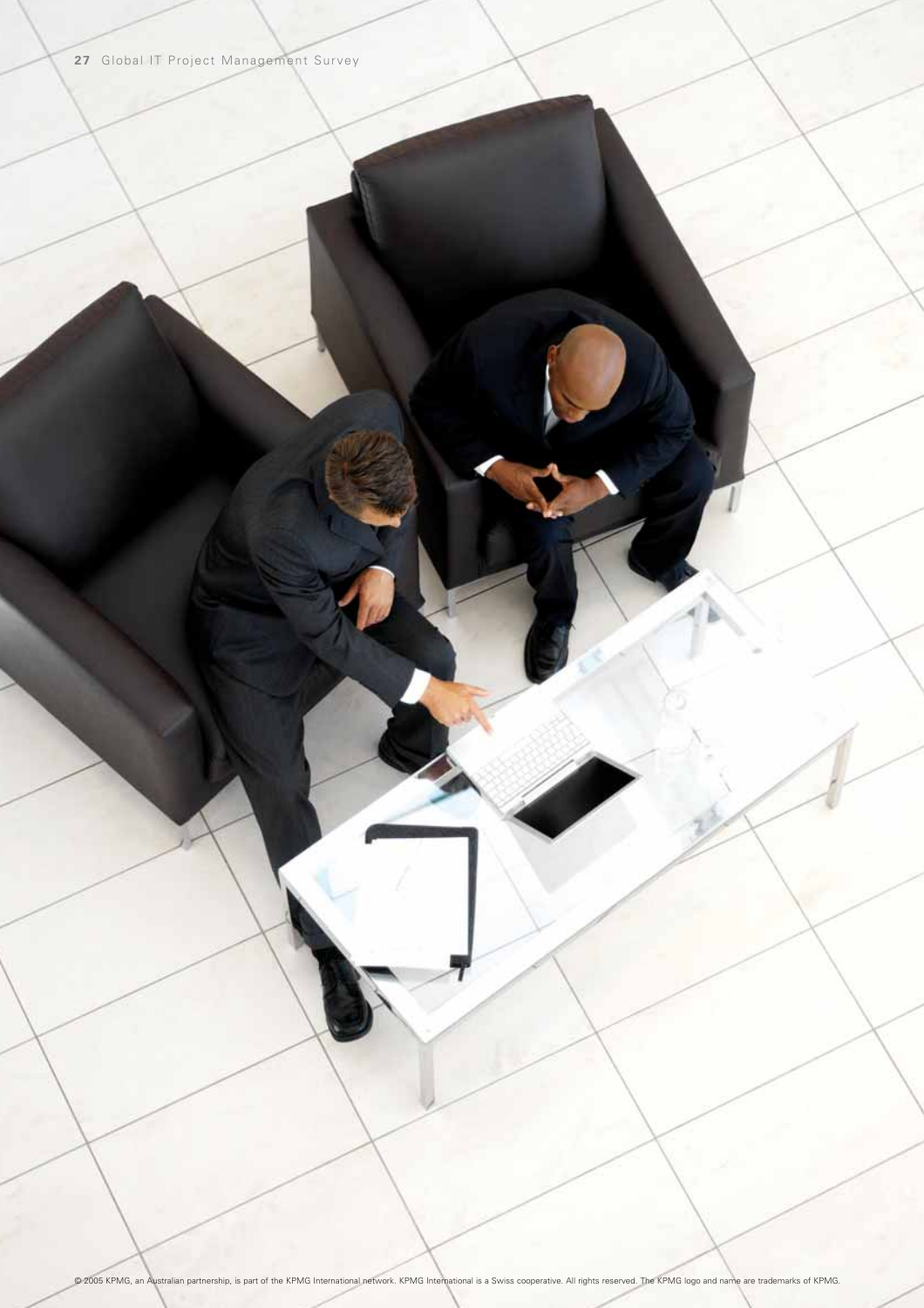## <span id="page-30-0"></span>Current practice overview

Today's project management landscape and organizational practices reflect the heightened attention being given to the discipline.

## PMO – can it realize the strategic potential?

The Enterprise Project Management Office (EPMO) is an obvious vehicle to deploy project governance from the corporate level through to each and every project. However, in practice, our participants acknowledge that EPMOs are rare and PMOs remain the norm. To evolve from PMO to EPMO, consideration of the following factors is essential.

### The PMO function today

The life of the formal PMO appears stop-start, with a fairly even distribution of PMO ages among our participants. Since our last survey in 2002-03, many new PMOs have been launched, or at least, re-launched. Commentary indicated that PMOs are often reborn under a change of executive sponsorship.

The most popular PMO objectives were to improve project management practices (23 percent), increase project success rate (29 percent) and provide project management consistency (28 percent).

Consistent with our 2002-03 survey, the older PMOs generally:

- experienced a higher success rate than younger ones
- self-rated at a higher overall project management maturity rating.

### Perception has not improved

While the overall view remains positive, the perceived value of the PMO by executives has not improved in the past several years. This can be attributed to the rarity of EPMOs – PMOs while effective, do not act as a strategic vehicle for pushing project governance through to all projects.

#### Perceived value of the PMO



#### How long has your organization had a formal PMO?

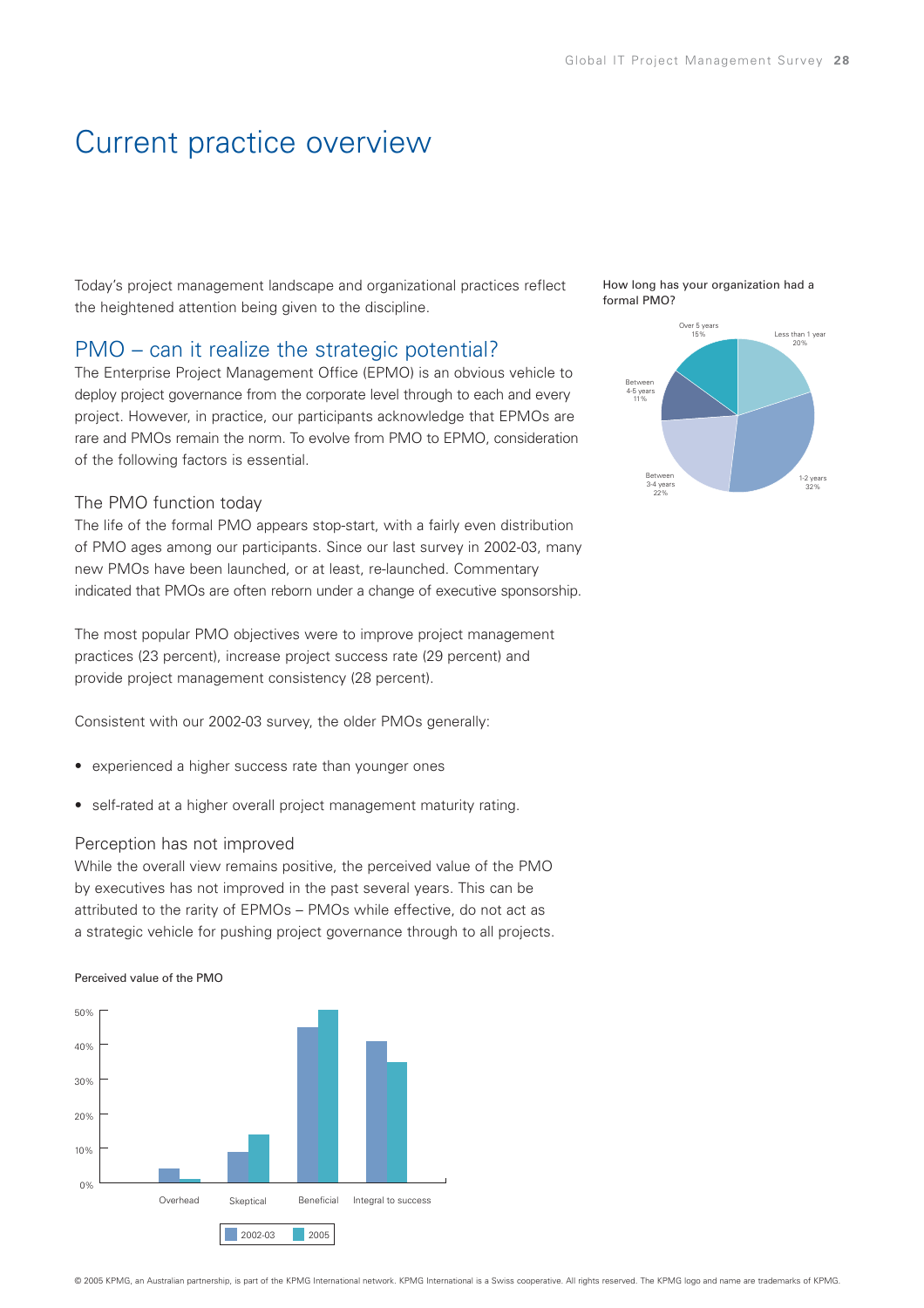Organizations perceiving PMOs with neutrality or negativity (26 percent) often cited the following as hindering potential:

- resourcing the PMO with generalists/administrators (42 percent claim the majority have predominantly operational skills)
- lack of formal project management qualifications (only 24 percent claim this represents the majority of their project managers)
- informal processes for developing project manager competency (only 42 percent with formal processes)
- PMO leadership lacking strong business acumen and commercial training.

However, these industry-wide challenges apply to any organization's projectdelivery capability.



#### PMO ownership by industry

#### Realizing potential

Few PMOs have a genuine strategic function, with a mandate to control all projects (21 percent). This is consistent with only 17 percent of PMOs reporting to the office of the CEO and just under half (48 percent) reporting to Information Technology – a surprise increase from our 2002-03 survey which was 36 percent. The proportions, either viewed by region or industry, are approximately the same.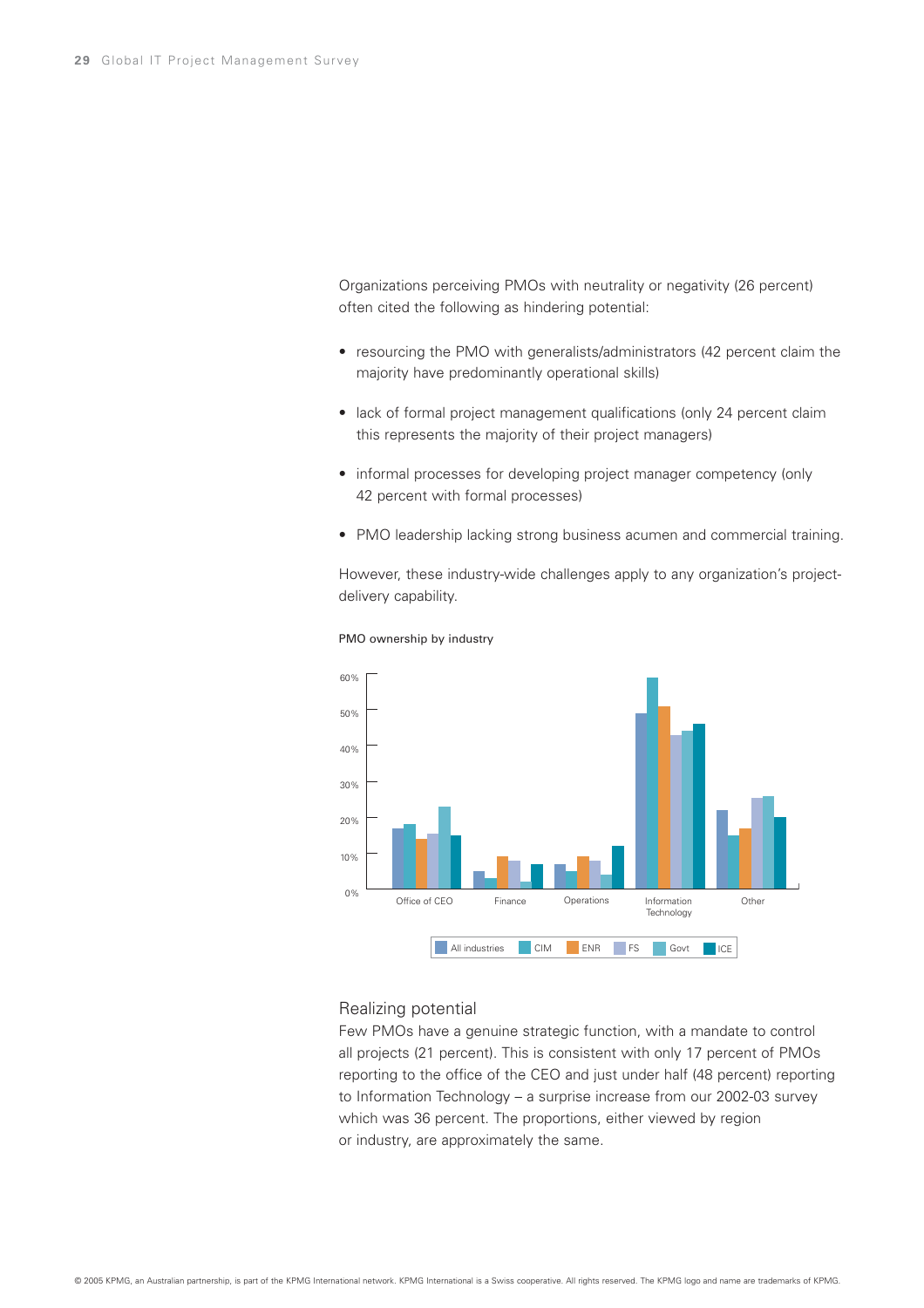

#### PMO ownership by region

Popular responses to increase the effectiveness of the PMO include:

- greater control over project approval
- greater appreciation for strategic value
- higher level of executive sponsorship
- improved project management capability.

Strategic PMOs could also have the potential to lead the capital allocation and prioritization process, which is typically not the domain or authority of Information Technology. Therefore, strategic PMOs need to report to the CEO or, at minimum, the CFO. In this year's survey, fewer than four percent report to the CEO and actively manage all programs.

#### Accountability

Without question, the greatest hindrance to PMOs realizing their potential is a lack of consistency in their publicized accountability. Twenty-two percent do not measure their PMO performance at all, and only 17 percent align their PMO assessment with the core project assessment criteria – meeting targeted benefits.

Agreeing on necessary enhancements for PMO assessment will not be simple. However, it will cause an organization to discuss and understand most aspects of its project-delivery capability.

Only 17 percent of organizations align PMO success to project success.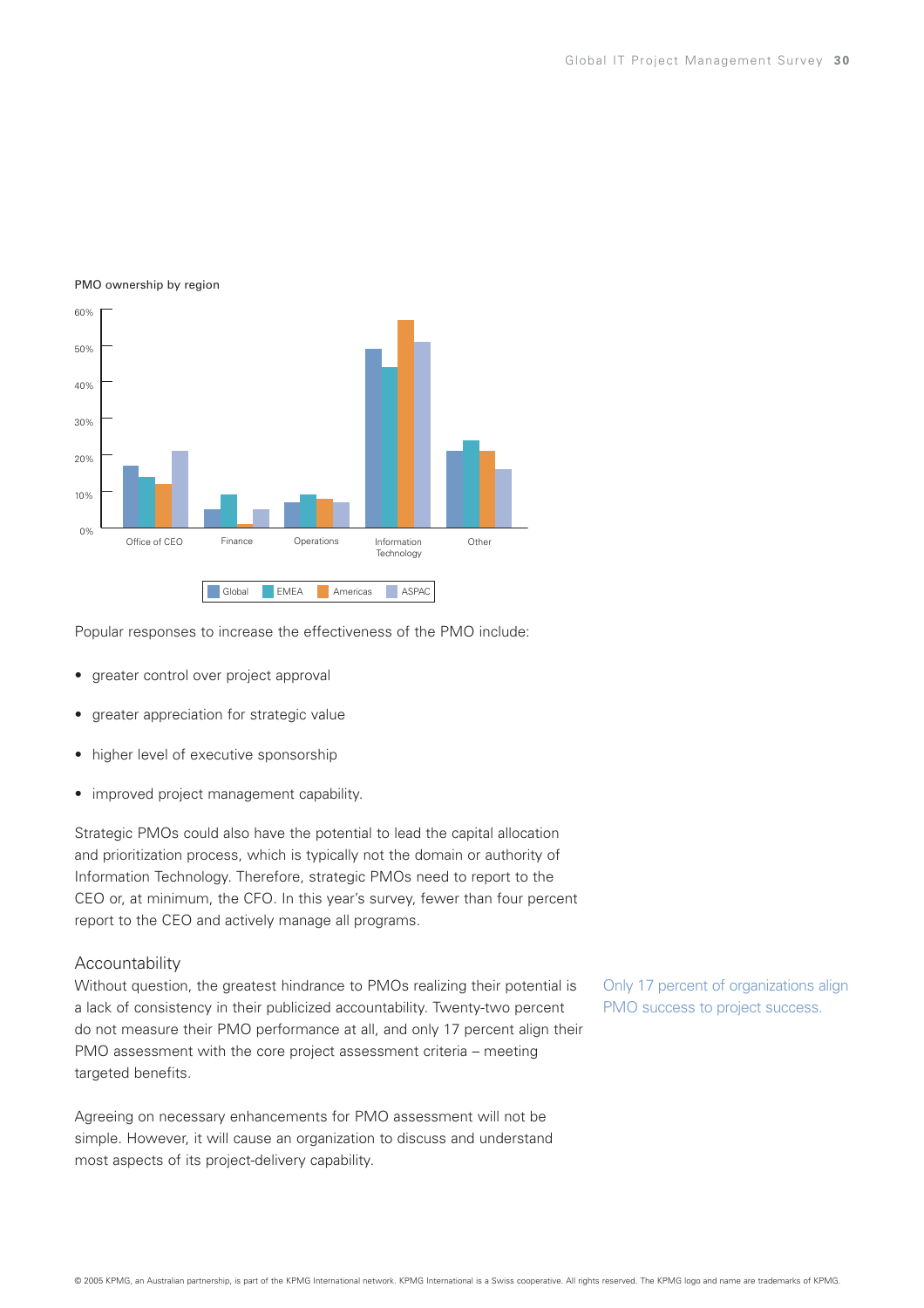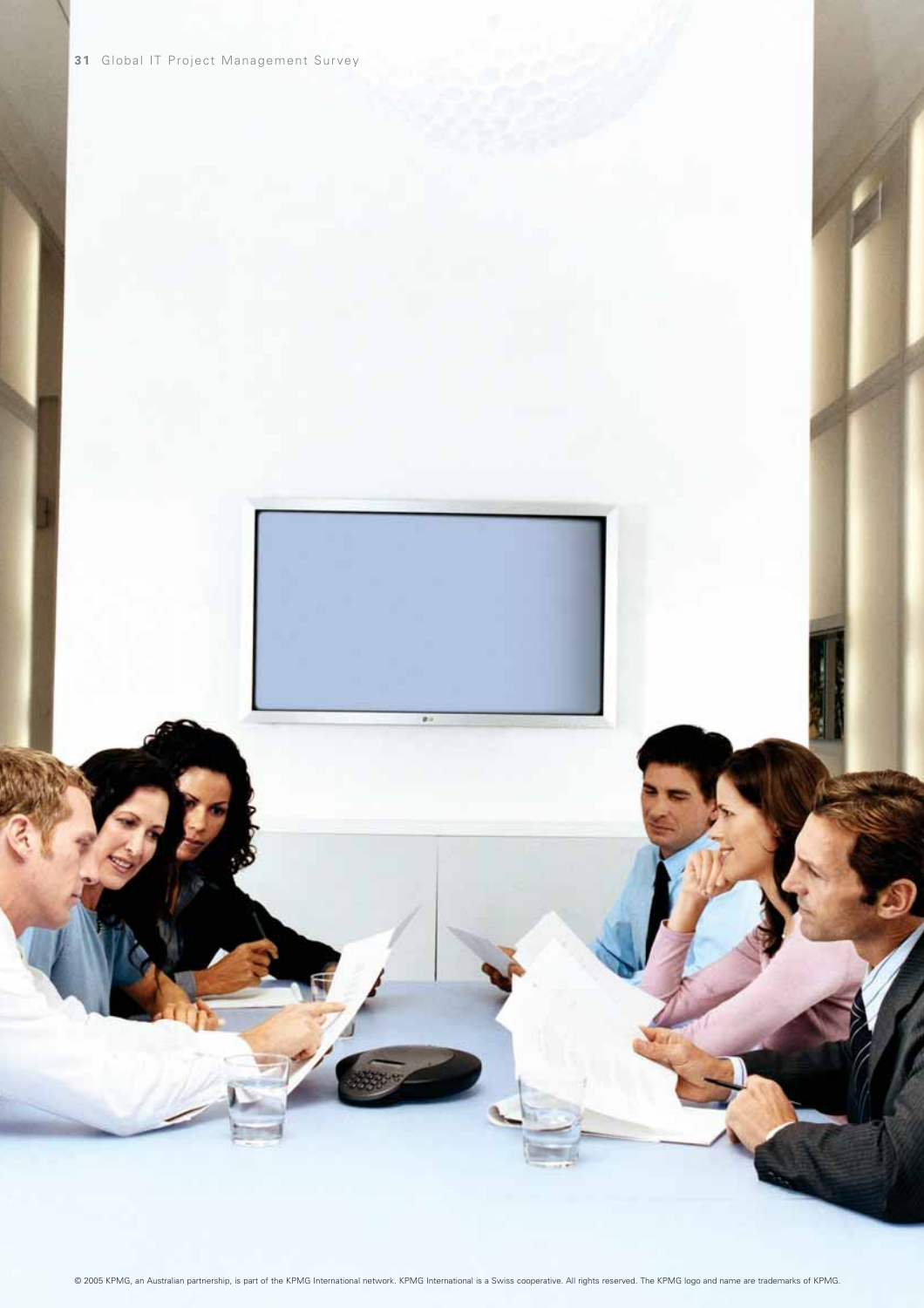## Project management capability – still underdeveloped

Overwhelmingly, organizations are spending more on projects. This would flow through to investment in project management capability, correct? No.

Standardized processes are common, but not dominant Nearly half of the participants considered their project management maturity to be 'standardized'. A surprisingly high 39 percent, while acknowledging the prevalence of methodology and supporting technology available today, still considered themselves to be 'informal'.

Regardless of the maturity scale used, it logically follows that the higher maturity levels support greater project success. Further, the basis for organizational learning and improvement begins at the equivalent of 'standardized'. So if an organization wishes to deliver on its commitments, achieving such a level is essential to support the overall governance framework.

We also challenge the reported depth of some organizational processes. For example, 16 percent of organizations who had a formal methodology did not have a project review process.

When it comes to project methodologies, we are 'unique' Organizations still prefer to have their own methodology, with 61 percent indicating they use a hybrid or home-grown model. Many comments profiled the increased influence from generally accepted methods or bodies like PMBOK<sup>1</sup> or PRINCE2<sup>2</sup>. but few accept them as the core.

## Tools – it's how you use them that matters

We also note there is a potential lack of technology or tools to support the governance process in many organizations. However, we also emphasize that this is only one component of the problem. Like all other packaged software implementations:

- many organizations with tools like Enterprise Project Management (EPM) suites do not have an internal program governance model to realize the tool's full potential
- buying the software is not in itself the solution often significant business process alignment is necessary.

While having the latest-and-greatest is clearly not a requirement, evaluating existing technology forces organizations to consider many of the necessary issues around project-delivery capability.

Project management maturity







1 PMBOK (Project Management Body of Knowledge) Registered mark of Project Management Institute, Inc. Pennsylvania, USA.<br>2 PRINCE2 (Projects in a Controlled Environment) Registered trademark of Office of Government Commerce

© 2005 KPMG, an Australian partnership, is part of the KPMG International network. KPMG International is a Swiss cooperative. All rights reserved. The KPMG logo and name are trademarks of KPMG.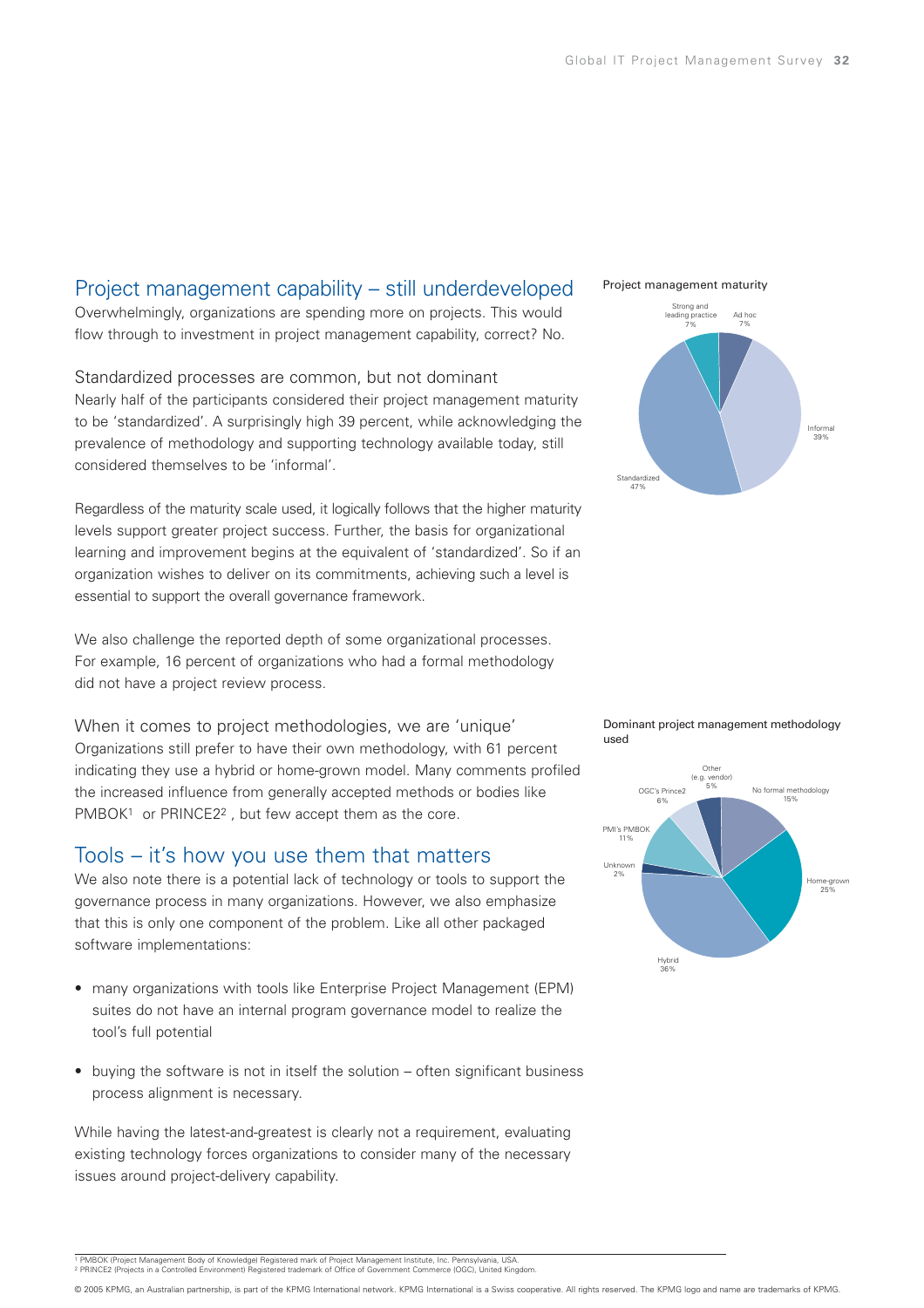## About KPMG

<span id="page-35-0"></span>

With nearly 94,000 professionals, in 717 cities in 148 countries, KPMG member firms provide audit, tax, and advisory services, with an industry focus. KPMG uses knowledge management products for our clients, using an advanced technology infrastructure to help us work smarter and faster.

## Risk Advisory Services

Risk Advisory Services assists clients to focus on fundamental business issues that help increase revenues, control costs, and identify and manage risks, including the risks inherent in the technology systems used to support business objectives. Risk Advisory Services also provides information to clients to help them meet their strategic and financial goals.

## Information Risk Management

KPMG's Information Risk Management (IRM) practice assists organizations to identify and help manage business technology risks. IRM professionals offer a range of services aligned to an organization's business IT lifecycle to provide focused, client-specific advice across all levels of the IT spectrum. These service offerings are detailed in the table on the following page.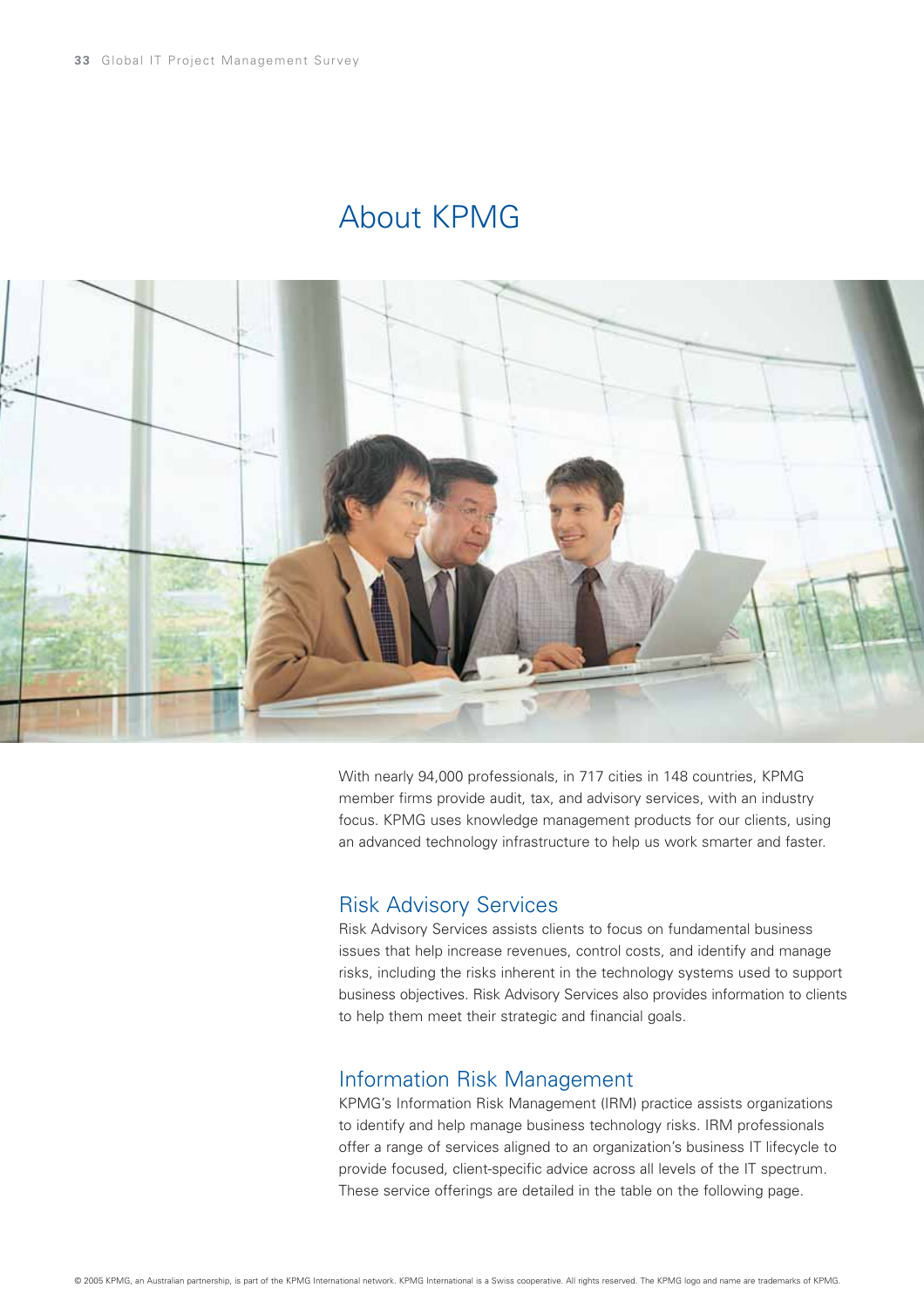| Service offering                 | <b>Description</b>                                                                                                                                                                                                                                                                                                                                                                                                                                                                                                         |
|----------------------------------|----------------------------------------------------------------------------------------------------------------------------------------------------------------------------------------------------------------------------------------------------------------------------------------------------------------------------------------------------------------------------------------------------------------------------------------------------------------------------------------------------------------------------|
| <b>IT Project Advisory</b>       | Assists organizations to develop an enterprise approach to project initiation,<br>execution and control to achieve desired project outcomes. IT Project Advisory<br>Services helps clients align project activity with key business strategies and<br>identify and manage risk, change and quality as a result of project activity.<br>Our professionals can provide executive support and assist clients to achieve<br>enhanced organizational capability and greater project efficiency to deliver the<br>right results. |
| Governance & Performance         | Effective IT governance and performance helps organizations ensure that<br>business systems deliver value to the business and that the unique risks<br>inherent in technology are monitored in an appropriate governance framework.<br>Our IT Audit and Advisory services include: governance; strategy; performance<br>improvement; cost reduction; risk management benchmarking and risk<br>framework; and due diligence.                                                                                                |
| <b>Sourcing Risk</b>             | Advises businesses across all stages of the sourcing model including:<br>option analysis; business case development; vendor evaluation and selection;<br>development of service level agreements (SLAs) and risk analysis; managing<br>and monitoring the SLA; and transitional risk management on outsourcing.                                                                                                                                                                                                            |
| <b>Business Systems Controls</b> | Assists organizations to assess and verify that controls in major system<br>implementations are enhanced, in place and operating effectively.                                                                                                                                                                                                                                                                                                                                                                              |
| Security, Privacy & Continuity   | Assists organizations to protect their information assets, including availability<br>and reliability, to protect the business itself. Particular attention is provided<br>during the phases of assessment, architecture and monitoring.                                                                                                                                                                                                                                                                                    |
| <b>IT Attestation</b>            | Assists clients affected by business IT systems, who often need extra help to<br>satisfy stakeholder expectations. This service offers assessments to provide<br>comfort to customers and business partners through seals and distributable<br>reports such as SysTrust and SAS70.                                                                                                                                                                                                                                         |
| <b>IT Internal Audit</b>         | Assists with full internal audit sourcing arrangements: co-sourcing arrangements,<br>a standing agreement, or secondment basis. IRM works with clients to understand<br>the risk profile of the business, determine the appropriate risk profile and help<br>mitigate risk exposures. IT internal auditors consider both compliance and<br>operational risks, determining if appropriate mitigation strategies exist.                                                                                                      |
| <b>IRM</b> in External Audit     | Identifies financial and operational risks embedded in business systems and<br>processes, and provides advisory on risk mitigation. IRM professionals integrate<br>technology issues into the framework of the audit, working as part of the audit.                                                                                                                                                                                                                                                                        |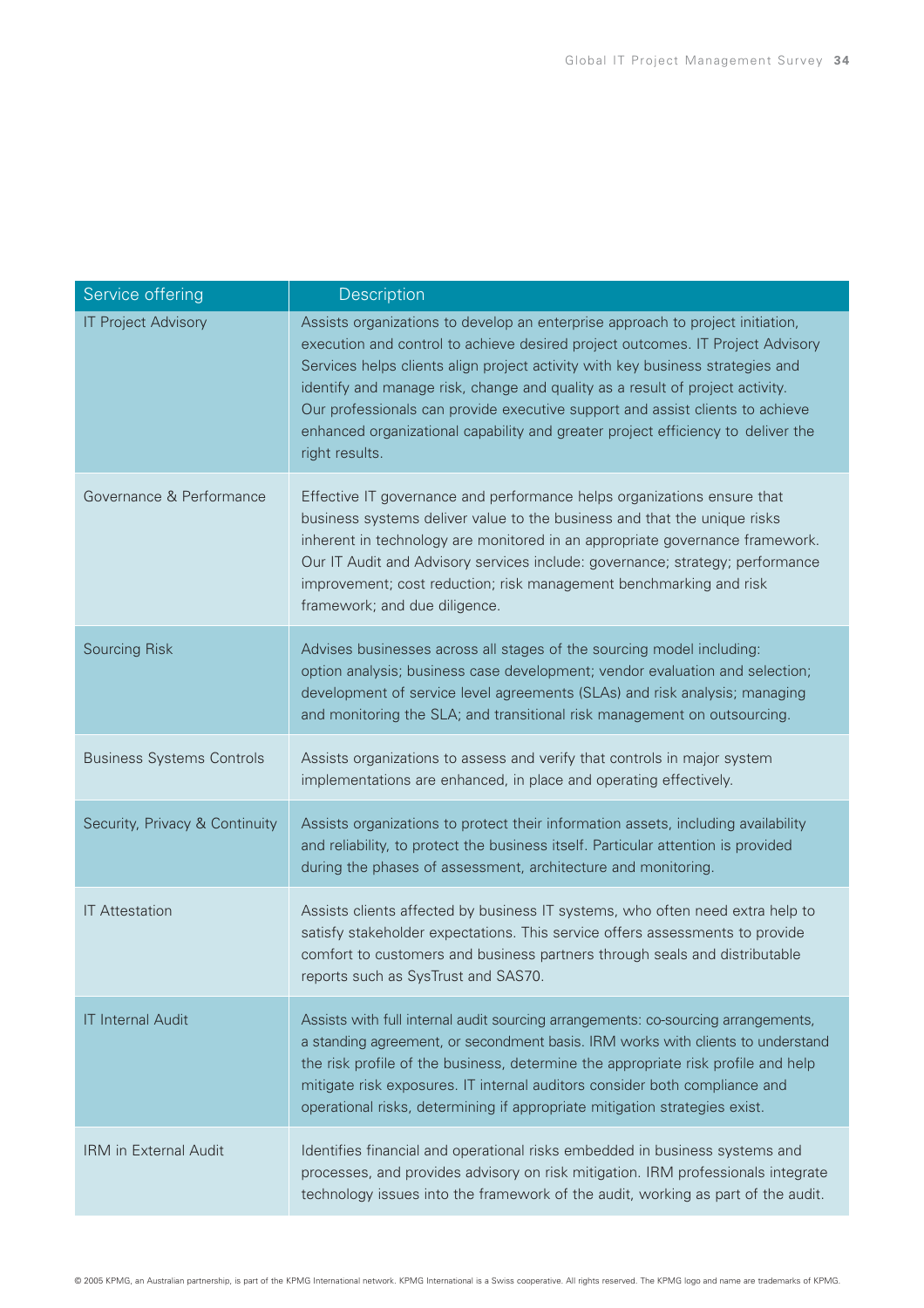# KPMG contacts

<span id="page-37-0"></span>

For further information on issues raised in this survey or to discuss program and project management, please contact:

**Egidio Zarrella Global Partner in Charge Information Risk Management**  Sydney, Australia +61 2 9335 7590 ezarrella@kpmg.com.au

**Mark Tims Asia Pacific Partner in Charge IT Project Advisory**  Sydney, Australia +61 2 9335 7619 mtims@kpmg.com.au

**Bill Carr Americas Partner in Charge IT Project Advisory**  Houston, United States of America +1 713 319 2185 wcarr@kpmg.com

**Walter Palk EMEA Partner in Charge IT Project Advisory**  Johannesburg, South Africa +27 11 647 7209 walter.palk@kpmg.co.za

This survey could not have been written without the valuable contributions of Egidio Zarrella, Mark Tims, Bill Carr, Walter Palk, Adrian Estala, Krzysztof Dudek, Rebecca Daniels, Vince Gill, Lina Patel, Caroline Leong, Neville Thomas, Samantha Malackey, Clayton McGuire, Jacqui Riley, Katherine Tollner and Kate Hannelly.

© 2005 KPMG, an Australian partnership, is part of the KPMG International network. KPMG International is a Swiss cooperative. All rights reserved. The KPMG logo and name are trademarks of KPMG.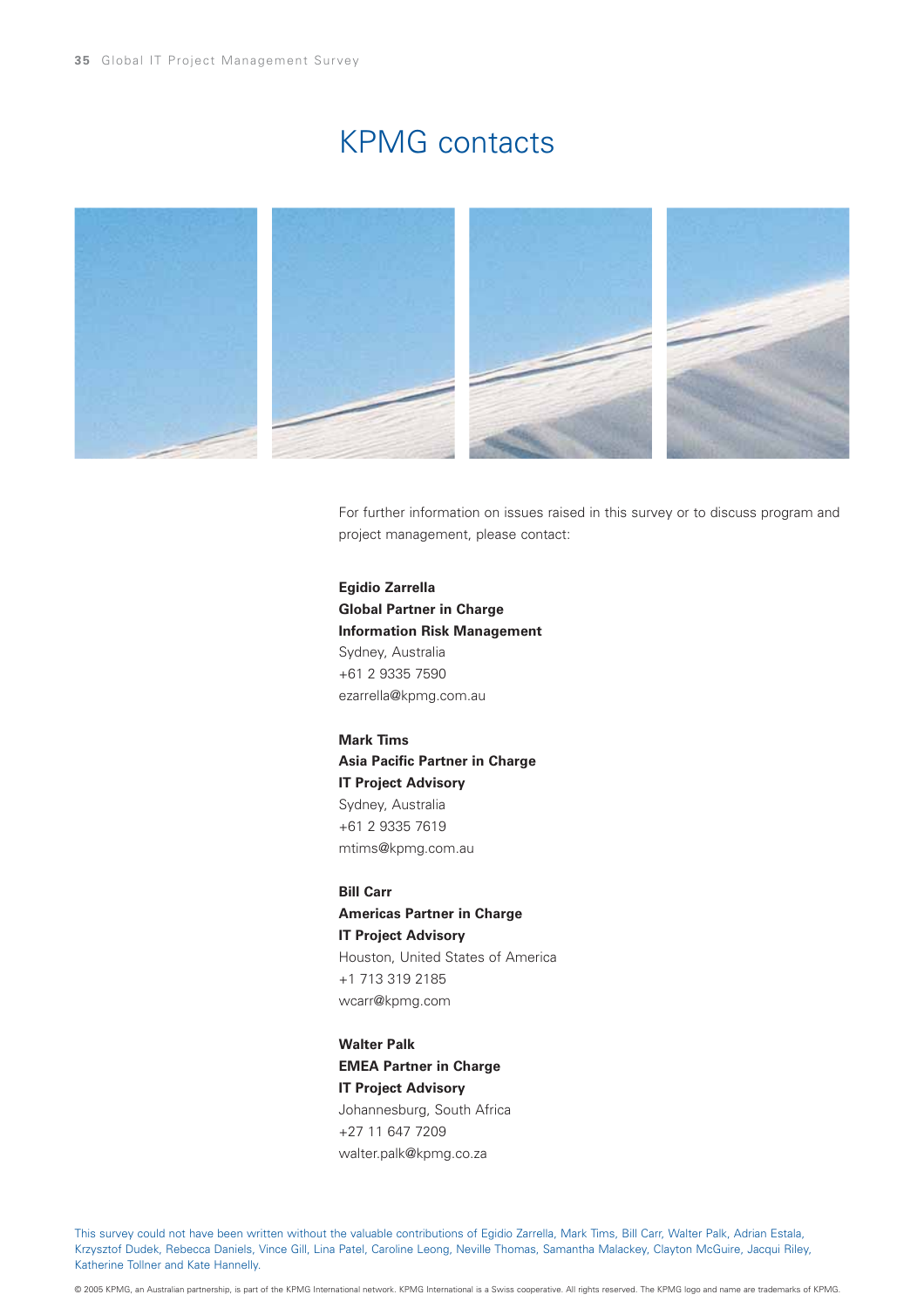## KPMG is globally acknowledged by clients and the media for our commitment to industry and technical thought leadership. Annually, KPMG produces topical global, regional and local whitepapers, surveys and market analyses addressing and evaluating existing and potential issues facing our clients. Outlined below are examples of recent KPMG thought leadership publications:



KPMG's International 2002-2003 Program Management Survey: Why keep punishing your bottom line?



The Information Systems Impacts of IFRS: Complexity behind the numbers



Asia Pacific Outsourcing Survey: Who is conducting the orchestra?



Asia Pacific Business Continuity Management Benchmarking Survey: 31, 556, 932 seconds in a year… how many can you afford to lose?



Creating Stakeholder Value in the Information Age: The Case for Information Systems Governance



Wireless Networking -Issues to consider



Security Strategies: Adopting a strategic approach to security management



Voice over IP – Decipher and decide